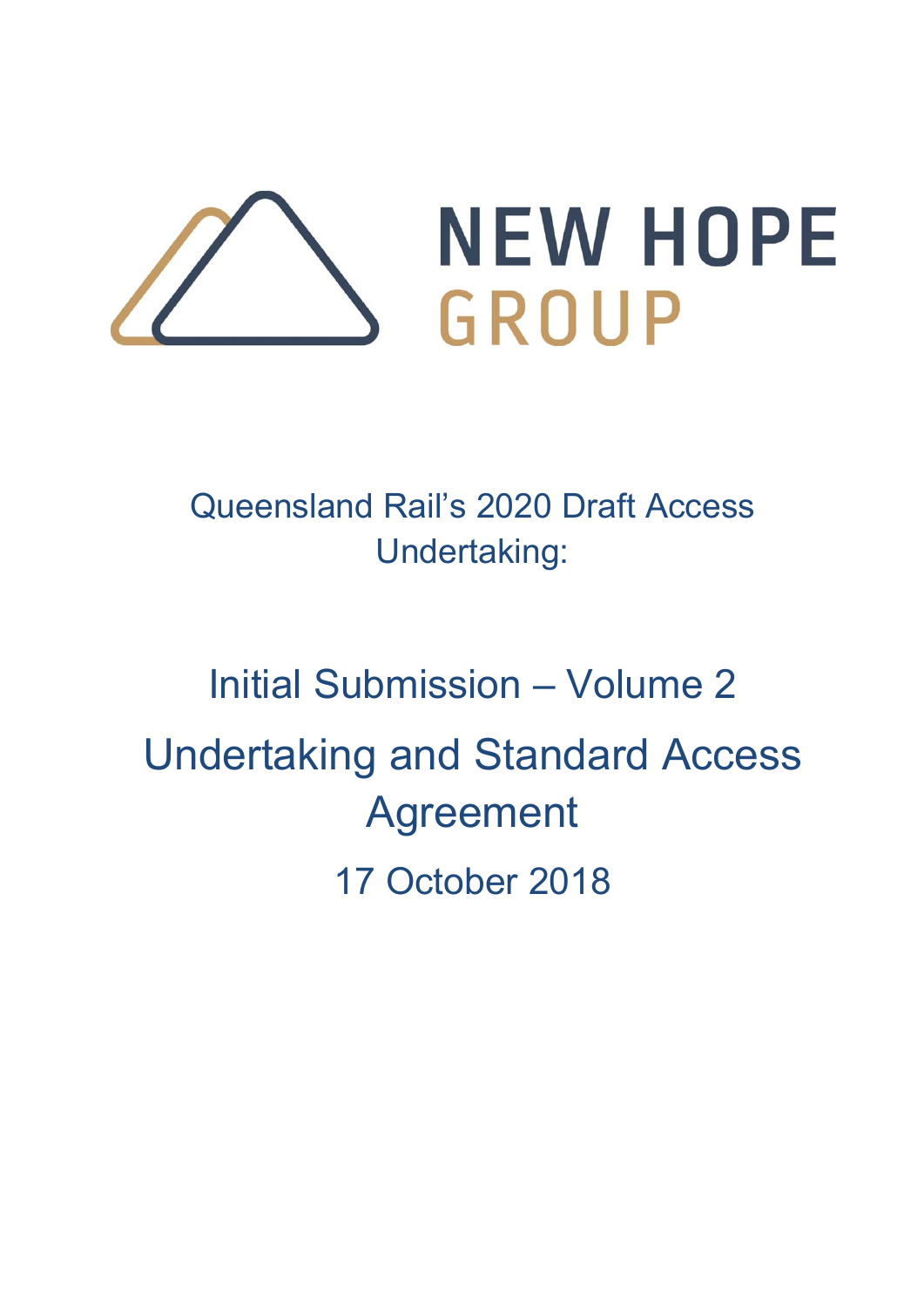# **Volume 2 – Undertaking and Standard Access Agreement**

| 1            |                  | 3<br><b>Structure of NHG Submission</b>                                                       |    |  |  |  |
|--------------|------------------|-----------------------------------------------------------------------------------------------|----|--|--|--|
| $\mathbf{2}$ |                  | <b>Access Undertaking</b>                                                                     |    |  |  |  |
|              | 2.1              | Overview                                                                                      | 3  |  |  |  |
|              | $2.2\phantom{0}$ | Mechanism for amending the Operating Requirements Manual (CI 4.3, Sch G) 3                    |    |  |  |  |
|              | 2.3              | Amendments to capital expenditure approval process (Sch E)                                    | 4  |  |  |  |
|              | 2.4              | Limits on price differentiation (CI 3.3)                                                      | 5  |  |  |  |
|              | 2.5              | Mechanism for determining pricing at renewals (CI 3.3(h))                                     | 6  |  |  |  |
|              | 2.6              | Ad-hoc Planned Possessions (Sch F)                                                            | 6  |  |  |  |
|              | 2.7              | Dispute resolution mechanism only applying to access seekers not access holders (cl<br>6.1.2) |    |  |  |  |
|              | 2.8              | Summary of NHG views on changes                                                               | 7  |  |  |  |
|              | 2.9              | <b>Operational Route Manual</b>                                                               | 22 |  |  |  |
|              | 2.10             | Impact of Cross River Rail                                                                    | 22 |  |  |  |
| 3            |                  | <b>Standard Access Agreement</b>                                                              | 23 |  |  |  |
|              | 3.1              | Overview                                                                                      | 23 |  |  |  |
|              | 3.2              | Good faith                                                                                    | 23 |  |  |  |
|              | 3.3              | Productivity and Efficiency Variations (Clause 1.3)                                           | 24 |  |  |  |
|              | 3.4              | Increase in Security                                                                          | 24 |  |  |  |
|              | 3.5              | Amendment to Liability for Performance Levels (Clause 13.4)                                   | 25 |  |  |  |
| 4            |                  | <b>Conclusions</b>                                                                            | 25 |  |  |  |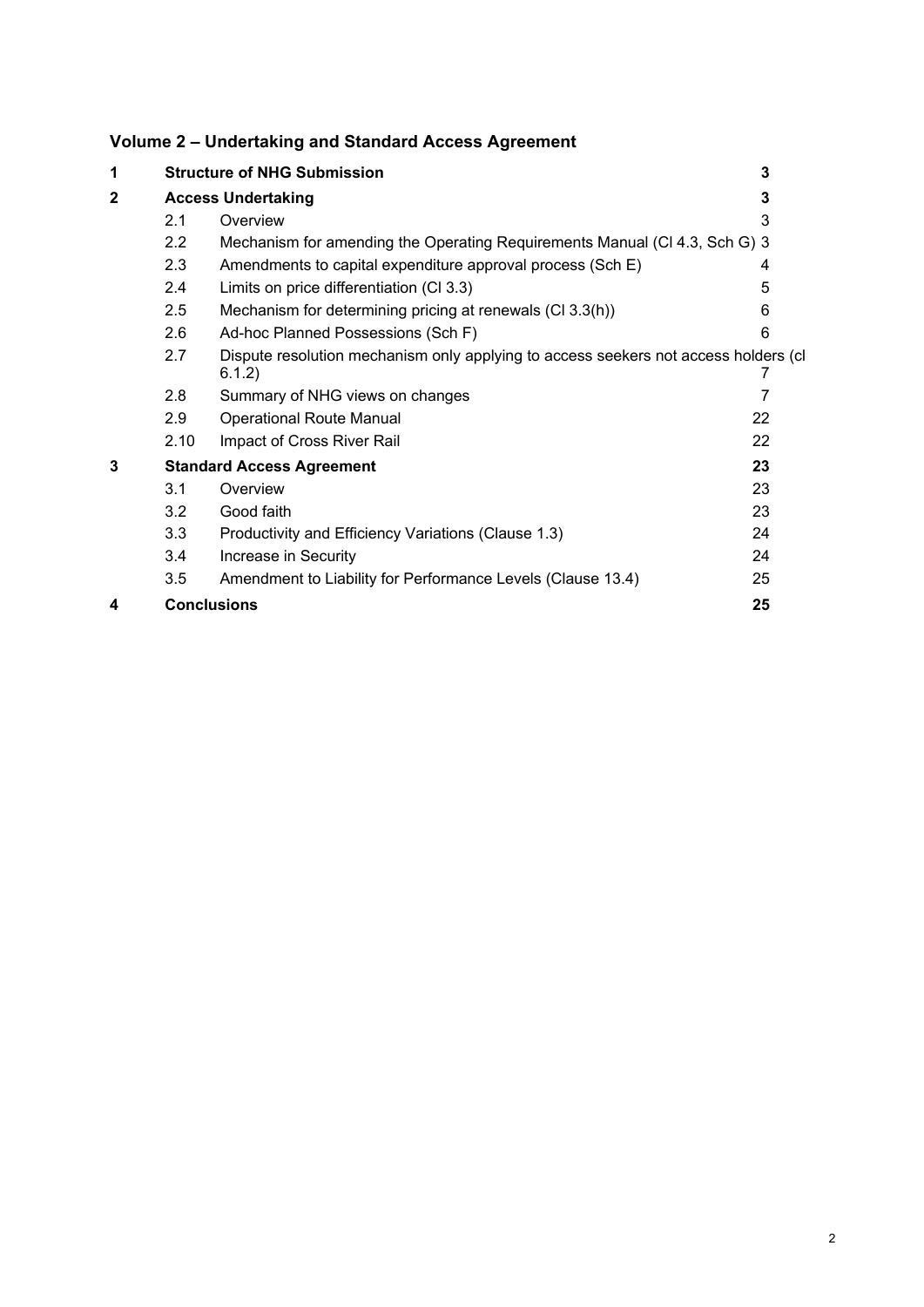# **1 Structure of NHG Submission**

The NHG submission addresses each of the components of the 2020 DAU as follows:

- (a) Volume 1 provides:
	- (i) an overview of NHG's submissions;
	- (ii) comments on the regulatory framework applicable to the QCA's consideration of the 2020 DAU and the roles and powers of the QCA;
	- (iii) submissions in respect of the area of most concern to NHG, being the West Moreton and Metropolitan reference tariffs, including in respect of:
		- (A) allocation of network costs to coal services;
		- (B) the appropriate WACC and underlying WACC parameters, including asset beta and market risk premium;
		- (C) the appropriate capital expenditure allowance; and
		- (D) the appropriate operating and maintenance expenditure allowances.
- (b) this Volume 2, provides comments on the NHG's other concerns in relation to the proposed changes to the wording of:
	- (i) the 2020 DAU; and
	- (ii) the standard access agreement (*SAA*).

#### **2 Access Undertaking**

#### **2.1 Overview**

NHG acknowledges that QR has sought to make incremental changes from AU1 to the 2020 DAU (rather than the wholesale changes which characterised the previous AU1 consideration process).

While NHG does not support all the changes QR is proposing, NHG has determined to adopt a similar approach.

Accordingly:

- (a) NHG's submissions provide commentary on each of the amendments proposed by QR (and where changes are non-contentious and/or otherwise acceptable, NHG has indicated that is the case); and
- (b) NHG submissions do not seek to re-argue each point considered during the last process, and rather only make submissions regarding:
	- (i) changes QR proposes which NHG consider will have a material adverse impact and are inappropriate; and
	- (ii) other highly material matters which NHG consider must be changed in order for the approved access undertaking to be appropriate.

NHG first addresses the 6 issues on which the QCA Notice specifically sought stakeholder comment, before providing a response on all other changes.

# **2.2 Mechanism for amending the Operating Requirements Manual (Cl 4.3, Sch G)**

**NHG is not supportive** of the proposed amendments to the 2020 DAU in relation to the Operating Requirements Manual (the *ORM*).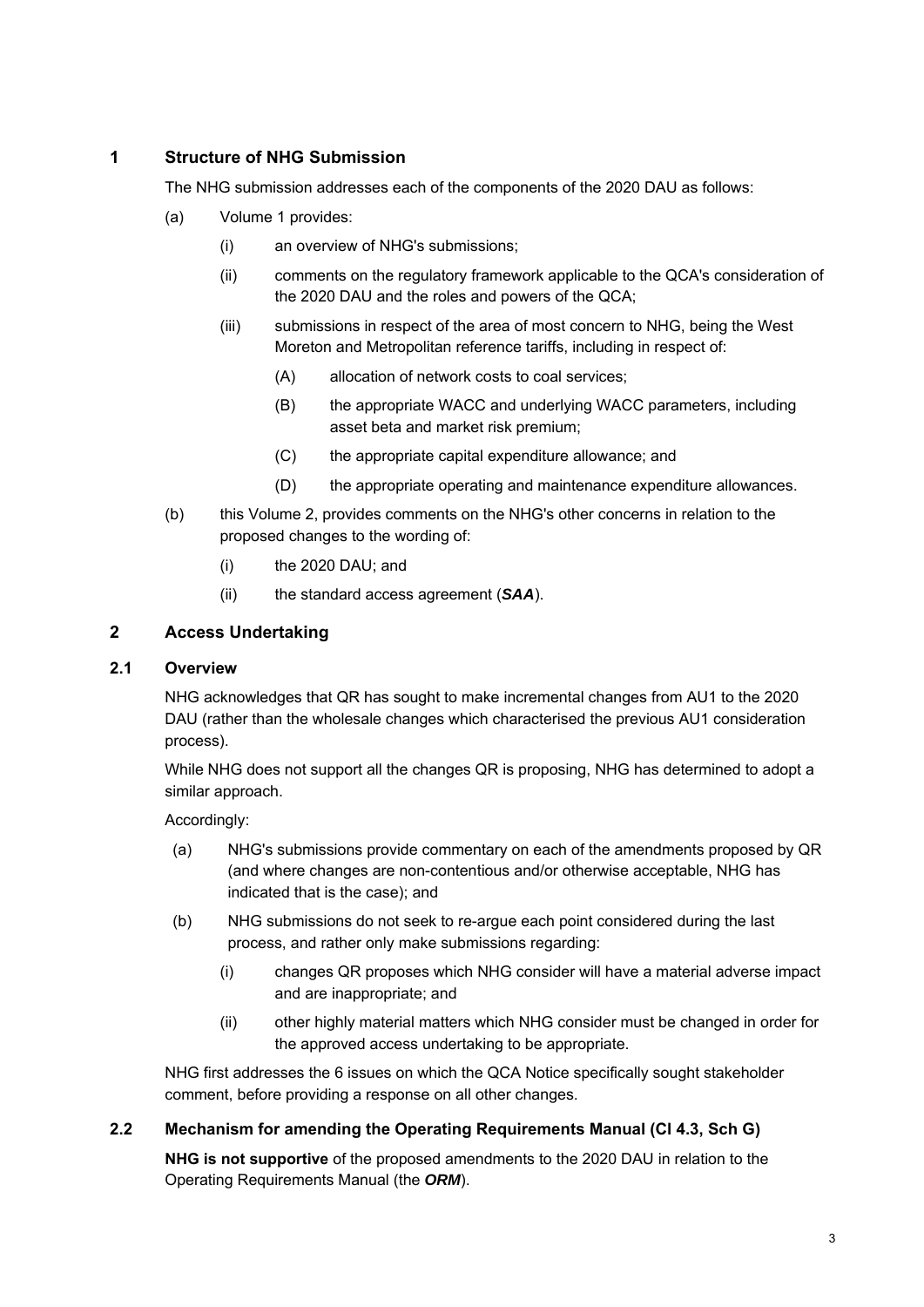QR has proposed to remove the ORM from the 2020 DAU (see the deletion of Schedule G), and replaced the need for QCA approval for amendments with a requirement to consult with third parties that will be materially affected (see clause 4.3 2020 DAU).

This would reverse the findings of the QCA, made as recently as June 2016, in respect of AU1 that it was appropriate to make the ORM part of the undertaking, and provide the QCA with oversight of proposed amendments.

In particular, the QCA Decision (at 75-76) noted in respect of the QCA's position:

*We consider that our requirements provide an appropriate balance between Queensland Rail's legitimate business interests in having the ability to amend the ORM, the public interest, an access holders' and access seekers' interests in having a consistent set of operating requirements (s. 138(2)(a), (b), (d), (e) and (h)). Consistency of operating requirements promotes efficiency and productivity, as access holders and seekers can appropriately plan and prepare their operations without having to adapt to idiosyncratic or individual variants to the requirements.* 

*Despite these changes reducing the ability to amend the ORM promptly, we still consider that they are appropriate, given the fundamental importance of every access holder being able to rely on the operating requirements.* 

Source: QCA Decision, Queensland Rail's Draft Access Undertaking, June 2016

There is nothing to suggest that the appropriateness of that position has changed.

From the perspective of a user of Queensland Rail's network, the ORM is an important document, as it provides detail on:

- (a) issues that need to be resolved as a pre-condition to obtain access, such as interface and environmental risk assessments; and
- (b) operational matters regarding issues like network control and communication.

That transparency and certainty assists in more efficient negotiation of access and more efficient operation of the network (and the supply chain more generally including mining and above rail operations).

NHG considers it is a significant step-backwards to remove the transparency and protections which currently exist in relation to the ORM.

While QR has proposed it would consult on amendments (with those stakeholders it judges will be materially affected), there is no protection provided for an affected access holder if either QR does not consider they are materially affected (even though the stakeholder does) or, following consultation, a stakeholder does not consider proposed amendments are appropriate.

As noted in the QCA June 2016 Decision, the SAA clauses already make the requirements to comply with the ORM subject to laws, and NHG is not convinced that there is anything in the ORM which would ever require urgent changes.

To the extent that there is a critical change required, NHG considers the QCA would expedite its consideration of a DAAU in relation to such changes (with a limited period of consultation appropriate to that context).

Accordingly, NHG submits that the provisions in relation to the ORM from AU1 should be reinstated.

# **2.3 Amendments to capital expenditure approval process (Sch E)**

**NHG is not supportive** of the changes to Schedule E clauses 1.5 and 3.2(e), 4.2(c) and 5.3(c).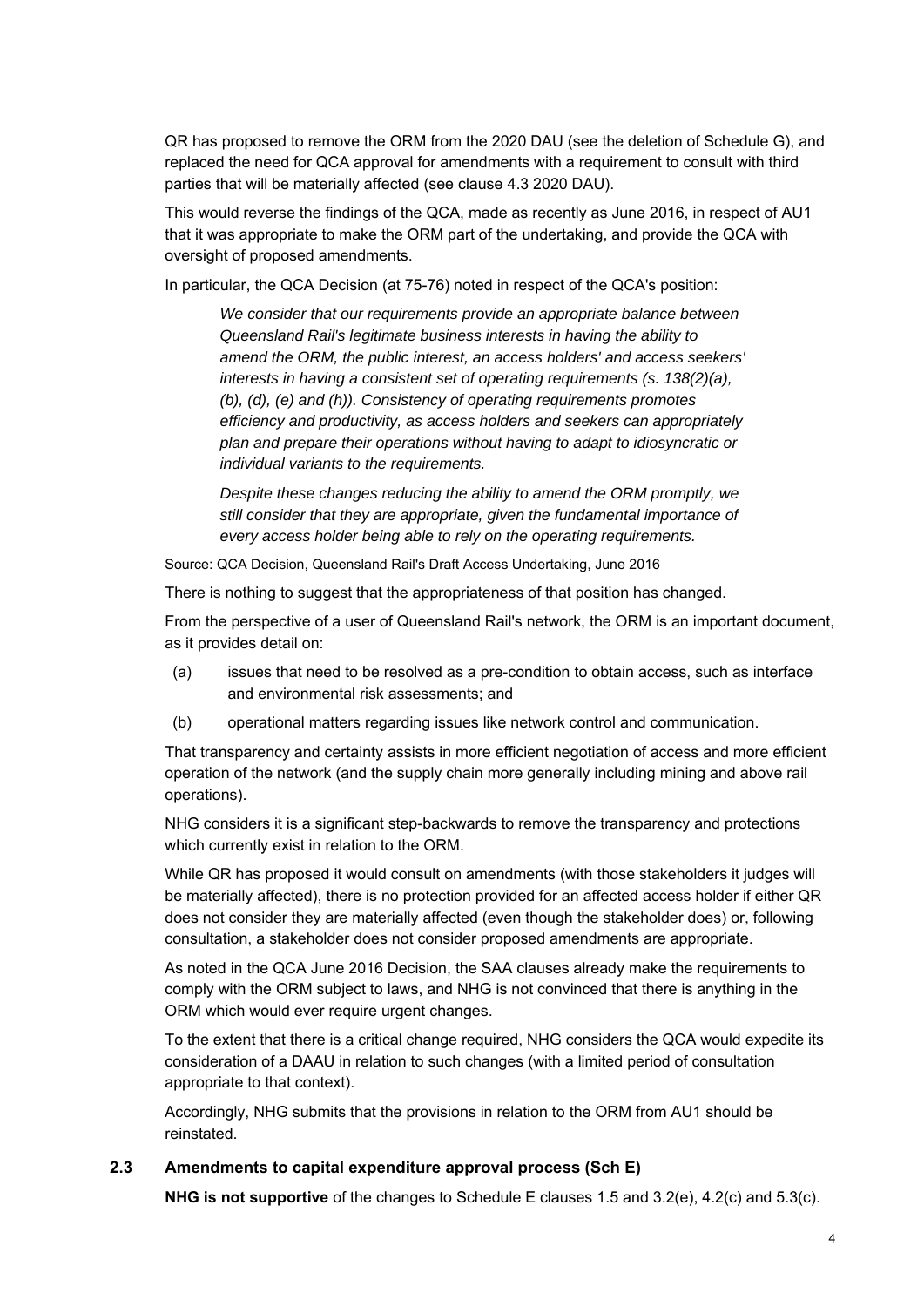Taken as a whole, those changes are clearly an attempt to make it harder for the QCA to make a determination that capital expenditure is not prudent (and therefore should not be accepted into the regulatory asset base).

It is also not clear to NHG how these amendments are 'incorporating lessons from AU1 process' as the QR Submission suggests.

QR proposes to amend Clause 1.5 to require reasons to be given in a very prescriptive manner (that would go beyond the sort of reasons that administrative decision-makers more typically have to give). The QCA already gives reasons for its decisions, and there are also statutory rights to obtain reasons which exist under the *Judicial Review Act 1991* (Qld). Consequently, NHG does not see the justification for being so prescriptive in relation to the provision of reasons.

QR also proposes to amend Clause 3.2(e), 4.2(c) and 5.3(c) in relation to the assessment of prudency of capital expenditure, prudency of standard of works and prudency of costs of capital expenditure such that:

- (a) the factors the QCA is currently required to have regard to, will only be had regard to 'where relevant' (suggesting that some of them are not always relevant); and
- (b) including another mandatory factor that applies where any of the other categories of information are not available, to capture any other information provided by QR that is capable of demonstrating the matters of which the QCA is required to be satisfied

NHG considers that all of the mandatory factors set out in clause 3.2(e), 4.2(c) and 5.3(c) will be relevant to an assessment of prudency for projects, and it is not appropriate to seek to introduce a further layer of complexity by requiring the QCA to consider whether each of those factors are relevant.

NHG has no issue with QR having the ability to submit additional information to the QCA beyond the mandatory factors the QCA must take into account (as QR already does). However, elevating such information provided by QR to a mandatory consideration is not appropriate. The QCA should continue to have the right to determine whether any additional information provided by QR should be taken into account (and the appropriate weight it should be given).

Accordingly, NHG submits that the new clause 1.5 of Schedule E should be deleted and the changes proposed to clause 3.2(e), 4.2(c) and 5.3(c) should not be made.

# **2.4 Limits on price differentiation (Cl 3.3)**

**NHG is not supportive** of the proposed amendment to clause 3.3, but has focused its comments on those changes which relate to coal carrying services on the West Moreton and Metropolitan network.

NHG considers it should be made much clearer that, other than clause 3.3(c), the remainder of clause 3.3 is not applicable to coal carrying services on the West Moreton and Metropolitan network, or how reference tariffs are determined.

If the other provisions of clause 3.3 were to apply to coal carrying services on the West Moreton and Metropolitan network or related reference tariffs, NHG is concerned that QR's proposed drafting for clause 3.3 takes a very QR centric (and therefore) one-sided view of how to determine an appropriate price. For example, no reference is made to the efficient costs, the affordability and competitiveness of charges, earning a return on investment that is commensurate with the regulatory and commercial risks involved (rather than being reflective of monopoly pricing) and other factors addressing the interests of access holders or access seekers. References to principles of that type would need to be introduced in order to make the proposed clause 3.3 more balanced.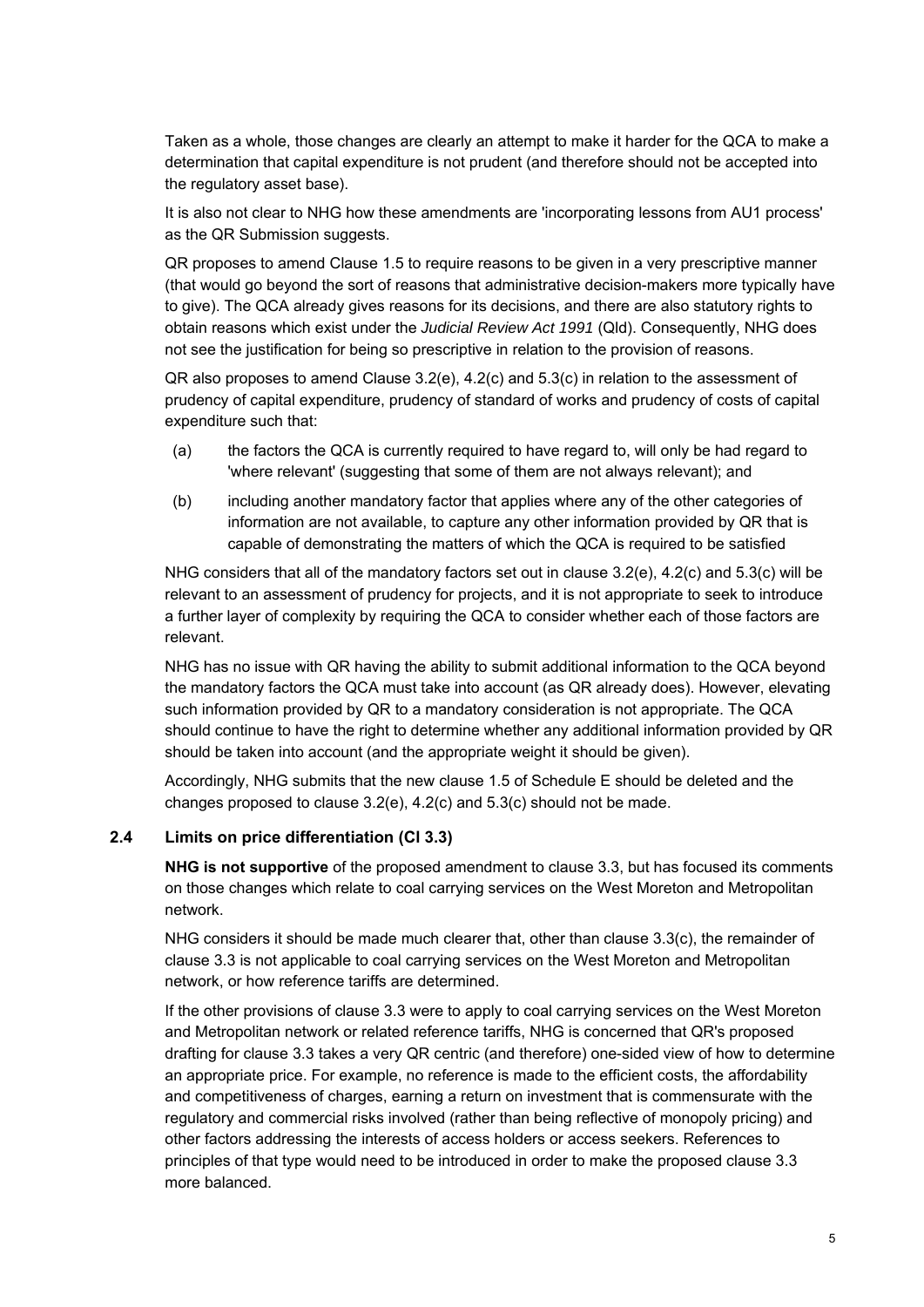In relation to clause 3.3(c), NHG considers that the drafting should be varied to make it clearer that the only way in which charges can be varied for such coal carrying services is to reflect differences in efficient cost or risk involved in providing such a service.

Potential drafting is provided below for the QCA's consideration:

*(c) For a coal carrying Train Service operating either solely on the Metropolitan System or on both the West Moreton System and the Metropolitan System, the description of which otherwise differs from the Reference Train Service, Queensland Rail may only impose Access Charges that vary from the Reference Tariff that would otherwise apply, to reasonably reflect differences in the efficient cost or risk to Queensland Rail of providing Access for that Train Service compared to the Reference Train Services; or* 

#### **2.5 Mechanism for determining pricing at renewals (Cl 3.3(h))**

In relation to coal services that utilise the West Moreton and Metropolitan system, NHG has always understood that all services would be charged based on the West Moreton and Metropolitan system coal reference tariffs (consistent with clause  $3.3(h)(v)$  and  $3.3(i)$  of QR's proposed drafting).

**NHG is willing to support** the insertion of the proposed clause 3.3(i) to make this position clearer.

As non-reference services are not currently directly relevant to NHG, NHG has not provided detailed submission on QR's other proposed amendments in respect of renewal pricing for nonreference services.

#### **2.6 Ad-hoc Planned Possessions (Sch F)**

**NHG is not supportive** of QR's proposed introduction of a new category of 'Ad Hoc Planned Possessions', and the related consequential amendments to the Network Management Principles (*NMP*) in Schedule F.

QR proposes that a new type of possessions be introduced 'Ad Hoc Planned Possessions', and that such possessions become a permitted reason for the Daily Train Plan (*DTP*) varying from the Master Train Plan (*MTP*) on three months' notice (in a manner which, as a result of QR's other proposed amendments, cannot be objected to or disputed).

Schedule F already provides provisions in respect of Emergency Possessions, Urgent Possessions and Planned Possessions. The definitions of those types of possessions and their treatment under the NMP was robustly debated in connection with consideration of AU1.

As a matter of principle, NHG considers that for a possession to both be 'ad hoc' and 'planned' is illogical. To the extent the possession is truly planned – then it should fall within the definition of a Planned Possession (i.e. one that is entered into the Train Schedule), and if it is not then the Urgent Possession and Emergency Possession definitions cater for such unforeseen possessions.

It seems that QR wishes for 'Ad Hoc Planned Possessions' to be possessions that are not entered into the MTP 'because it is not a regularly scheduled Possession'. This raises the obvious question as to why it is that all planned possessions cannot be included in the MTP as Planned Possessions. NHG sees no logical reason why that could not be the case.

It is important for access holders to be able to properly and efficiently plan their logistics chain, such that the MTP should be as accurate a representation as possible of the Planned Possessions to occur.

By allowing greater potential for variation from the MTP, NHG is concerned that the introduction of Ad hoc Planned Possessions (and more particularly their treatment under the NMP) will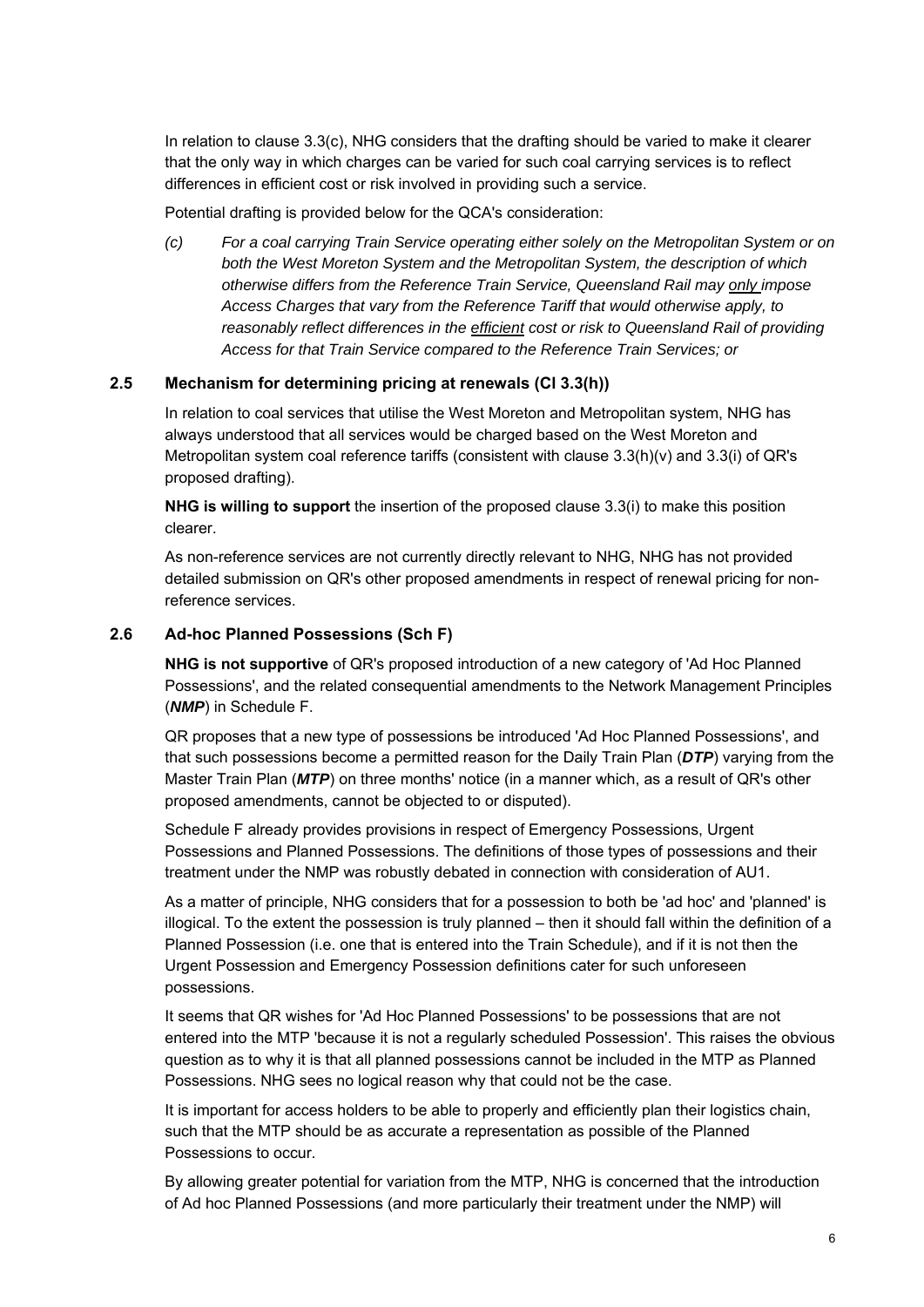provide QR with the ability to add additional closures at only 3 months' notice to accommodate inadequate planning of routine maintenance.

While NHG continues to hold the views that it provided in its submissions in respect of AU1, namely that the current drafting goes beyond what is necessary in terms of accommodating QR possessions without proper planning, it would be willing to accept a continuation of the AU1 position.

# **2.7 Dispute resolution mechanism only applying to access seekers not access holders (cl 6.1.2)**

**NHG is not supportive** of the deletion of clause 6.1.2(b), but supports the deletion of the previous reference to disputes in relation to clause 7 of Schedule D (which relates to the Adjustment Amounts which applied in connection with the AU1 reference tariffs).

QR has proposed to delete clause 6.1.2(b) which previously provided for certain disputes to be able to be brought by access holders, being disputes in relation to clause 7 of Schedule D (Adjustment Amounts), clause 2.4 of Schedule F (Changes or modifications to the MTP), clause 1.2.3 (Line Diagrams).

Those three types of disputes need to be considered separately.

The deletion of the reference to clause 7 of Schedule D is appropriate as the Adjustment Amounts relates to the previous adjustment amount payments owing in connection with the AU1 reference tariffs.

The deletion of the reference to clause 2.4 of Schedule F has presumably been proposed by QR on the basis that they have also proposed deleting that clause. As noted in the summary table below, NHG does not support the deletion of that clause, as it remains appropriate (except potentially where variations to the MTP occur for emergencies) for access holders to have a right to dispute such variations, given that variations inevitably result in cancellations, and typically take or pay and demurrage costs.

It is not clear why QR has deleted the potential to dispute changes to line diagrams under the dispute resolution process in Part 6, particularly given that the right to dispute in accordance with the dispute resolution process is still referred to under clause 1.2.3(f). In any case, NHG does not support the ability to dispute in accordance with the dispute resolution process being removed. Given that the line diagrams portray which parts of the network are subject to the access undertaking, it is important that users have transparency and certainty of the scope of the access undertaking, and can ensure that network components that are intended to be regulated remain so. Additionally, it is vital to the expedition of any dispute to require that it be conducted in accordance with an appropriate dispute resolution framework, as is currently provided under clause 6.1.2.

# **2.8 Summary of NHG views on changes**

The below table provides a consolidated summary of NHG's views on each of the other changes proposed by QR in the 2020 DAU (from the applicable wording in AU1) – that were not specifically covered in the QCA Notice.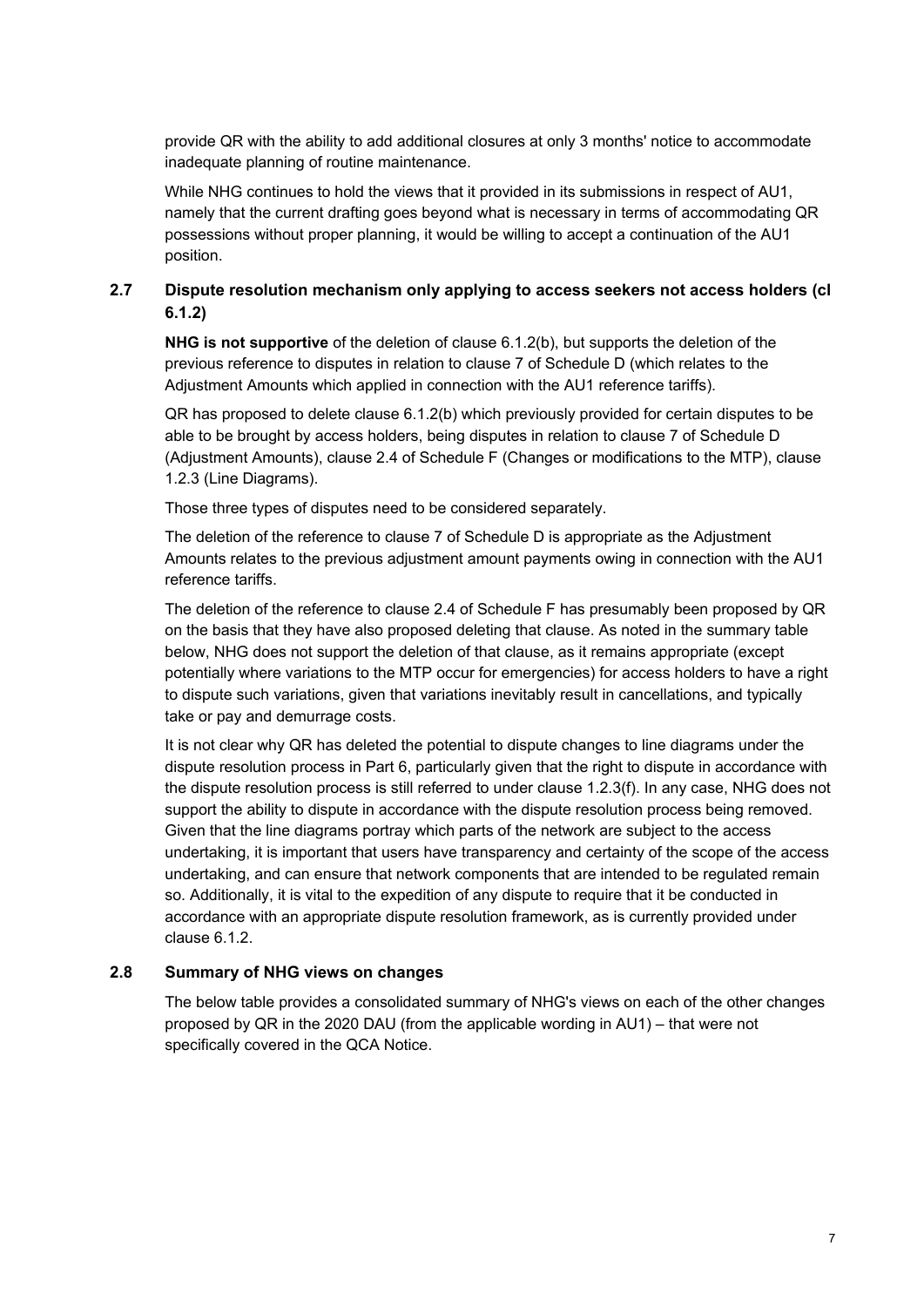|                | <b>Amendment</b>                                                                                                                  | <b>Clause</b>                       | <b>NHG Response</b>                                                                                                                                                                                                                                                                                                                                                                                                                                                                                                                                                  |
|----------------|-----------------------------------------------------------------------------------------------------------------------------------|-------------------------------------|----------------------------------------------------------------------------------------------------------------------------------------------------------------------------------------------------------------------------------------------------------------------------------------------------------------------------------------------------------------------------------------------------------------------------------------------------------------------------------------------------------------------------------------------------------------------|
| $\mathbf{1}$   | Updated preamble                                                                                                                  | Preamble                            | Supported by NHG the updated preamble is preferable to the previous preamble due<br>to not making some of the unsubstantiated claims contained in the previous wording.                                                                                                                                                                                                                                                                                                                                                                                              |
|                | <b>Part 1 Application and scope</b>                                                                                               |                                     |                                                                                                                                                                                                                                                                                                                                                                                                                                                                                                                                                                      |
| $\overline{2}$ | $DAU - 5$ year term                                                                                                               | 1.1, Terminating<br>Date definition | Supported by NHG NHG acknowledges that a 5 year term is a standard and<br>reasonable regulatory term, subject to the undertaking containing appropriate<br>arrangements in respect of the West Moreton and Metropolitan system reference<br>tariffs under all likely volume scenarios.                                                                                                                                                                                                                                                                               |
| $\mathbf{3}$   | Deletion of proviso that passenger<br>priority obligations and preserved train<br>path obligations are 'subject to<br>Schedule F' | 1.2.1(b)(ii)                        | Acceptable to NHG on the basis that Schedule F (containing the Network<br>Management Principles) does not appear to have been inconsistent with Passenger<br>Priority Obligations and Preserved Train Path Obligations in any case.                                                                                                                                                                                                                                                                                                                                  |
|                | Master Planning - requirement for<br>industry funding and restriction to Mt<br>Isa / West Moreton system                          | 1.5                                 | Not supported by NHG.                                                                                                                                                                                                                                                                                                                                                                                                                                                                                                                                                |
|                |                                                                                                                                   |                                     | NHG has a number of concerns with QR's proposals in respect of the master planning<br>process.                                                                                                                                                                                                                                                                                                                                                                                                                                                                       |
|                |                                                                                                                                   |                                     | Firstly, funding for the master planning process in respect of QR's major systems<br>should at least be materially contributed to (if not entirely met) by QR as the<br>infrastructure provider. Planning for future investment in its network is surely ordinary<br>course of business activities that QR would be anticipated to be undertaking<br>irrespective of immediate customer demand and funding. NHG does not agree that<br>requiring customers to fund master planning processes is somehow more 'fit for<br>purpose' as QR claims in the QR Submission. |
|                |                                                                                                                                   |                                     | NHG's proposed position is more consistent with what occurs in respect of the other<br>Queensland regulatory infrastructure providers (Aurizon Network and DBCT<br>Management) who both undertake master planning in respect of their infrastructure<br>without it being conditional on customer funding.                                                                                                                                                                                                                                                            |
|                |                                                                                                                                   |                                     | Secondly, even if customer funding was required, the provisions proposed by QR are<br>unworkable. In particular QR's proposal involves customers having to commit to                                                                                                                                                                                                                                                                                                                                                                                                 |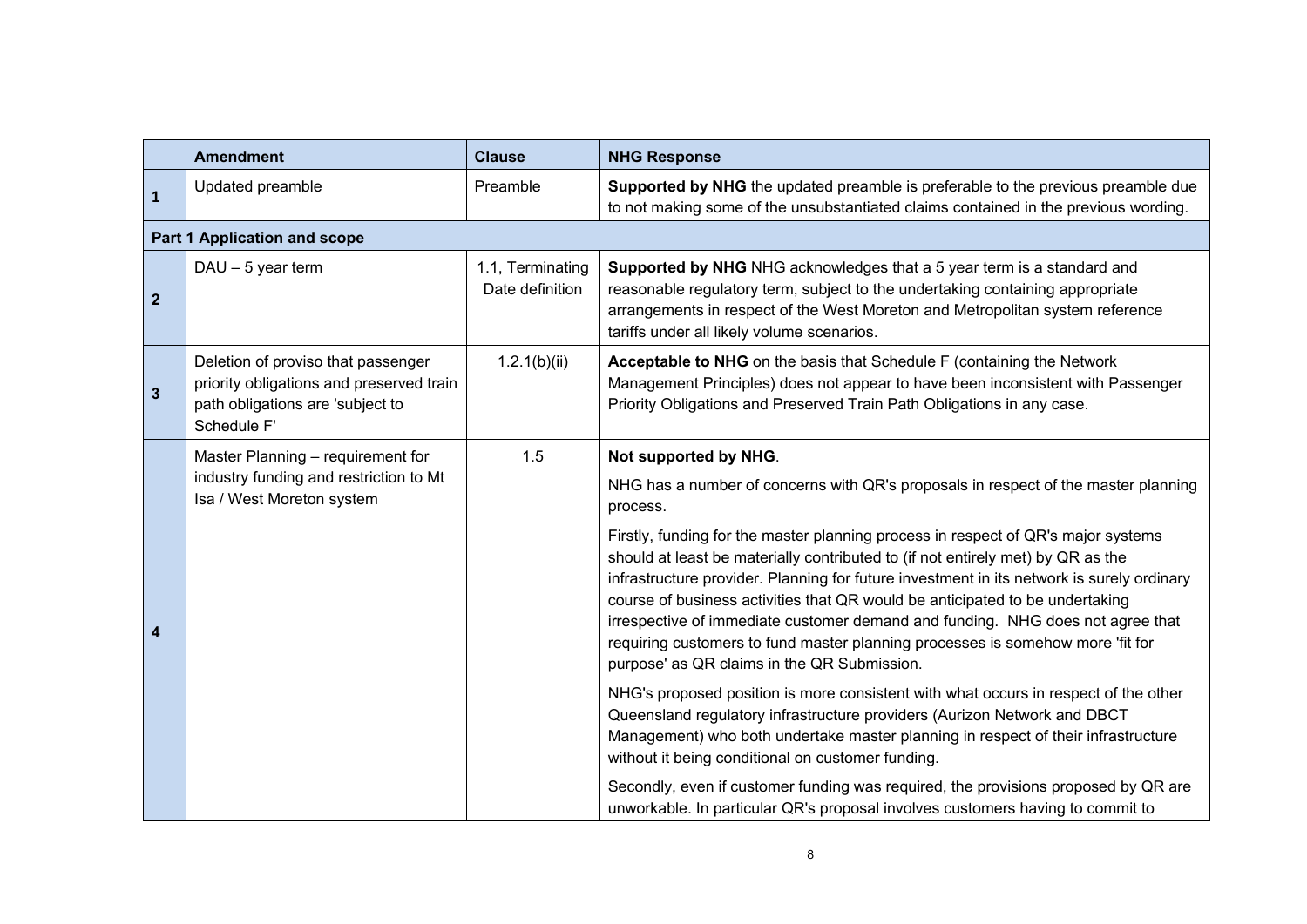|   |                                     |       | funding a master planning process without:                                                                                                                                                                                                                                                                                                                                                                                                                                                                                                            |
|---|-------------------------------------|-------|-------------------------------------------------------------------------------------------------------------------------------------------------------------------------------------------------------------------------------------------------------------------------------------------------------------------------------------------------------------------------------------------------------------------------------------------------------------------------------------------------------------------------------------------------------|
|   |                                     |       | QR being required to publish a scope, budget and timeframe for the master<br>$\bullet$<br>planning process prior to seeking approval (with protections provided to<br>funding customers in relation to cost overruns); and                                                                                                                                                                                                                                                                                                                            |
|   |                                     |       | funding customers being provided with any customer input or oversight in<br>relation to QR's conduct of the master planning process.                                                                                                                                                                                                                                                                                                                                                                                                                  |
|   |                                     |       | Consequently, as proposed, NHG considers that industry would be highly unlikely to<br>seek to utilise the master planning process. Both of these matters should be<br>addressed in clause 1.5 by the process being revised to involve:                                                                                                                                                                                                                                                                                                                |
|   |                                     |       | upon a request from a Regional Network Planning Group, QR being obliged to<br>prepare a scope, budget and time frame for development of a master plan<br>(and potential infrastructure options to meet demand expectations); and                                                                                                                                                                                                                                                                                                                      |
|   |                                     |       | the Regional Network Planning Group being provided with a reasonable<br>$\bullet$<br>opportunity to engage with QR and QR being obliged to negotiate in good faith<br>with the group in relation to scope, budget, timeframe and funding<br>arrangements.                                                                                                                                                                                                                                                                                             |
|   |                                     |       | Thirdly, it is also not clear to NHG why the Master Planning Process should only apply<br>to the West Moreton system and Mt Isa system. NHG notes that it has coal tenements<br>near other parts of QR's network, and considers that if customer demand for further<br>investment exists, QR should be required to proceed with master planning on other<br>parts of its system where customers provide funding for that (with NHG acknowledging<br>that customer funding may be more appropriate for master planning outside QR's<br>major systems). |
|   |                                     |       | In respect of the North Coast Line (which QR indicates the Department of Transport<br>and Main Roads undertakes the planning for), it may be that the current provisions<br>cannot be simply applied to the North Coast Line - but there should be a way for<br>existing or potential users of that system to gain some transparency in relation to the<br>plans for future investments and expansion of the line.                                                                                                                                    |
|   | <b>Part 2 Negotiation process</b>   |       |                                                                                                                                                                                                                                                                                                                                                                                                                                                                                                                                                       |
| 5 | Permitting access to be applied for | 2.1.1 | Not supported by NHG. NHG has no concerns with providing QR and access                                                                                                                                                                                                                                                                                                                                                                                                                                                                                |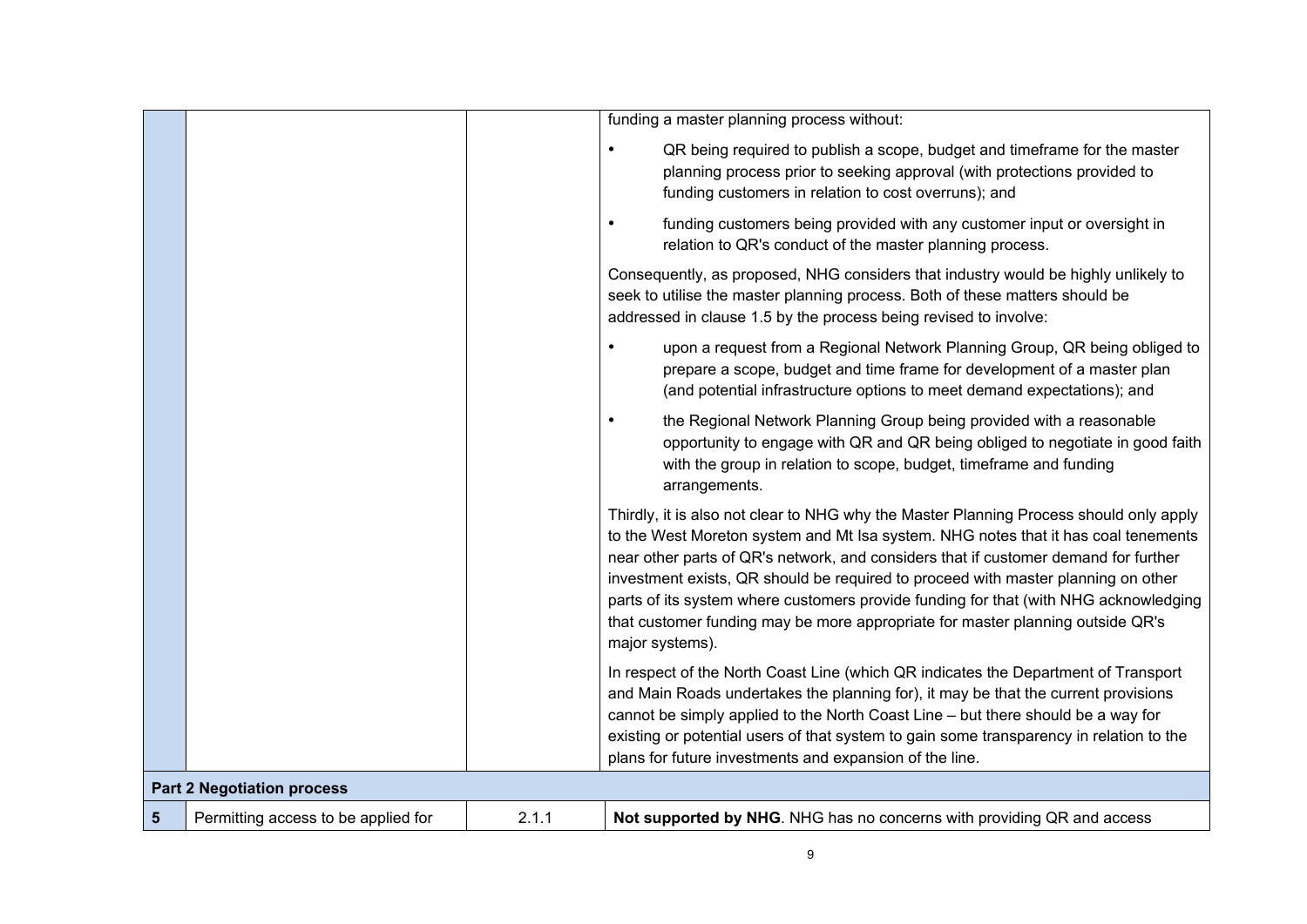|                | other than through an Access<br>Application (must be in the form of an                                                |          | seekers more flexibility in relation to the 'form' of an application for access (which is<br>what the QR Submission indicates the rationale is for these amendments).                                                                                                                                                                                                                                                                                                                                                                    |
|----------------|-----------------------------------------------------------------------------------------------------------------------|----------|------------------------------------------------------------------------------------------------------------------------------------------------------------------------------------------------------------------------------------------------------------------------------------------------------------------------------------------------------------------------------------------------------------------------------------------------------------------------------------------------------------------------------------------|
|                | Access Application unless otherwise<br>agreed by Queensland Rail).                                                    |          | Similarly, NHG would be supportive of express provisions regarding<br>renewals/extensions not requiring all of the information contained in Schedule B<br>(which the definition of Access Application).                                                                                                                                                                                                                                                                                                                                  |
|                |                                                                                                                       |          | However, it appears to NHG that the outcome of the amendment would be to<br>potentially make a request made in another form not an 'Access Application' for the<br>purposes of the undertaking, which has substantial consequences for how the<br>remainder of Part 2 of the 2020 DAU (and particularly the queuing framework)<br>operate. No change has been made to the definition of Access Application for<br>example to recognise forms that do not reflect the information required under<br>Schedule B.                           |
|                |                                                                                                                       |          | If the concern is simply that an access application should be able to made without<br>providing all the information under Schedule B, it would be preferable to achieve that<br>by changing the definition of Access Application to allow QR to waive that<br>requirement (either generally or in relation to extension / renewal requests<br>specifically). Otherwise, it seems appropriate that all access applications made in a<br>different form should be treated as 'Access Applications' for the purposes of the<br>undertaking. |
|                | Preliminary steps - providing for initial<br>capacity information and other<br>preliminary information provided to be | 2.1.2    | Not supported by NHG. QR's Submission states that this amendment facilitates<br>preliminary, non-binding discussions that would be particularly beneficial to new<br>access seekers and end user access seekers.                                                                                                                                                                                                                                                                                                                         |
| 6              | provided by QR to access seekers to<br>be non-binding                                                                 |          | However, given that new access seekers would necessarily rely on the information<br>provided to them by QR in preliminary discussions, we struggle to see how<br>amendments that provide for a reduction in QR's accountability to maintain and<br>produce accurate and up-to-date records would assist new access seekers.                                                                                                                                                                                                              |
|                |                                                                                                                       |          | QR can appropriately explain the assumptions made in relation to, or the estimated<br>nature of, capacity information or other information at the time it is provided. It is<br>therefore not appropriate to simply provide a blanket exclusion of the type QR has<br>proposed.                                                                                                                                                                                                                                                          |
| $\overline{7}$ | Extension of permitted disclosures of                                                                                 | 2.2.2(d) | Acceptable to NHG, subject to reciprocal extensions for access                                                                                                                                                                                                                                                                                                                                                                                                                                                                           |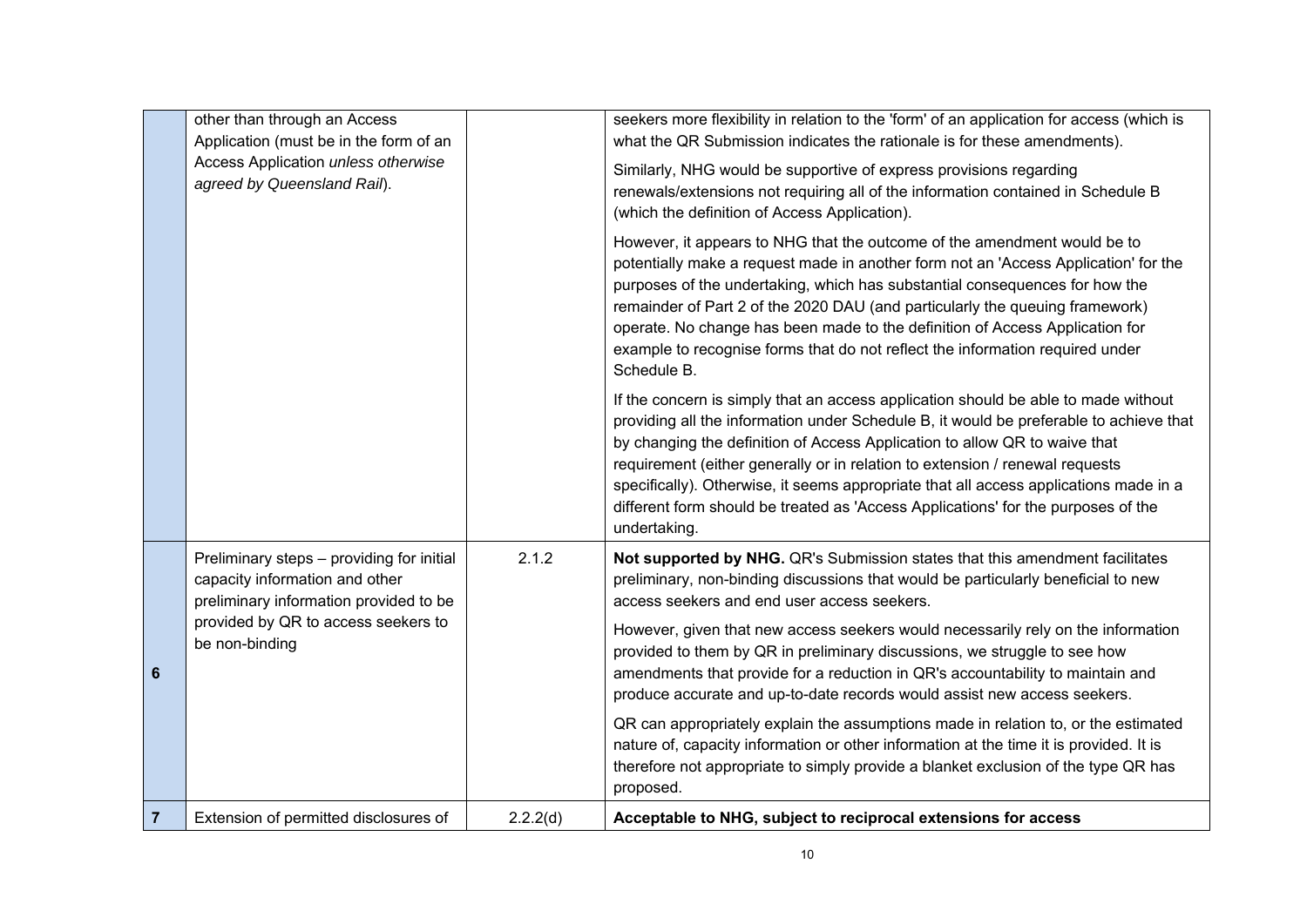|    | confidential information by QR                                                                                                                                                                                                                                |                 | holders/seekers. NHG appreciates that QR may have the need to make disclosures<br>to the extended list of entities proposed to be specified (particularly in connection with<br>seeking internal approvals). The same issues exist for access seekers/holders - in<br>particular, access holders/systems also need the ability to disclose information of this<br>type to their controlling entities. The confidentiality regime should therefore also<br>permit disclosure as necessary to related bodies corporate of the access seeker and<br>their board members and senior management (which will occupy a corresponding<br>position to the access seeker as the Rail Authority and its board members and senior<br>management have in relation to QR). |
|----|---------------------------------------------------------------------------------------------------------------------------------------------------------------------------------------------------------------------------------------------------------------|-----------------|--------------------------------------------------------------------------------------------------------------------------------------------------------------------------------------------------------------------------------------------------------------------------------------------------------------------------------------------------------------------------------------------------------------------------------------------------------------------------------------------------------------------------------------------------------------------------------------------------------------------------------------------------------------------------------------------------------------------------------------------------------------|
| 8  | Obligation for Access Seeker to give<br>QR written notice if it does not intend<br>to proceed with an Access Application<br>on the basis of the relevant Indicative<br>Access Proposal (IAP) as soon as<br>reasonably practicable after receiving<br>the IAP. | 2.5.1(b)        | Acceptable to NHG provided it is clear that the qualification is having formed the<br>intention not to proceed, this is a reasonable position for facilitating access to those<br>who are genuinely seeking new access.                                                                                                                                                                                                                                                                                                                                                                                                                                                                                                                                      |
| 9  | Insertion of 'AU1' in the list at<br>2.8.3(a)(ii)(A) which specifies<br>instruments that an Access Seeker (or<br>any Related Party of the Access<br>Seeker) must not be (or have been at<br>any time in the previous two years) in<br>Material Default of.    | 2.8.3(c)(ii)(A) | <b>Acceptable to NHG</b> – the principle is that compliance with the existing or previous<br>undertaking is what is relevant.                                                                                                                                                                                                                                                                                                                                                                                                                                                                                                                                                                                                                                |
| 10 | Renewal rights have been:<br>(1) limited to coal and minerals<br>traffics;<br>(2) reduced from a term of 10 years to                                                                                                                                          | 2.9.3           | Not supported by NHG. Long-term evergreen renewal rights are imperative for coal<br>producers to underwrite long-term investments and assure finance for new projects.<br>Investment in a mine involves high sunk costs, with a view to return over a longer<br>payback period.                                                                                                                                                                                                                                                                                                                                                                                                                                                                              |
|    | no more than five years; and<br>(3) coal (and mineral) producers are<br>entitled to a one-off renewal right only                                                                                                                                              |                 | Coal is also a bulk product, such that for most West Moreton and Metropolitan<br>network mines, it would be economically unviable to transport coal by road (and the<br>provisions of QBH's lease require transport by rail in any case). Consequently there                                                                                                                                                                                                                                                                                                                                                                                                                                                                                                 |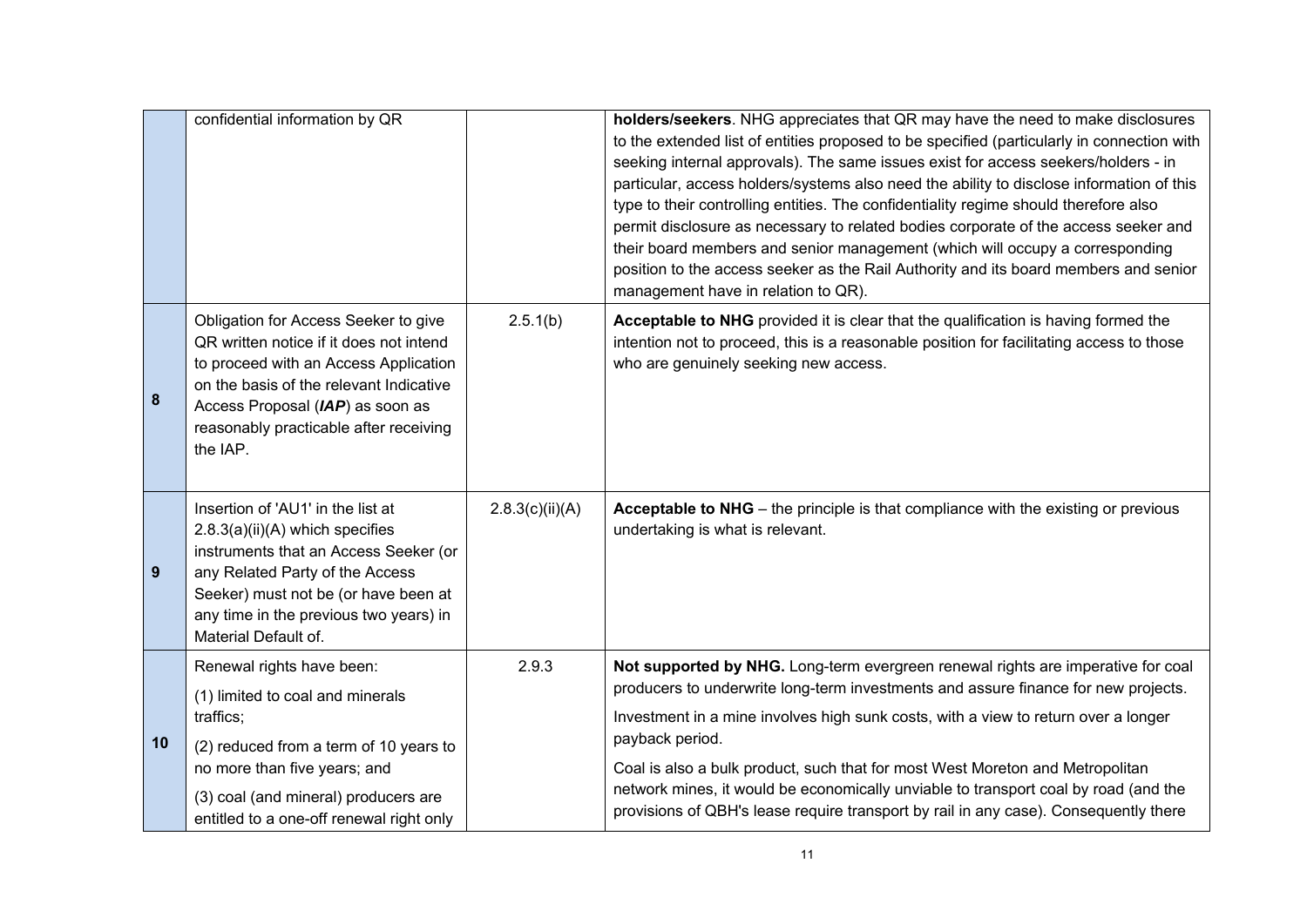|    | - which is considered to have been                          |             | are no substitutable transportation options for West Moreton coal.                                                                                                                                                                                                                                                                                                            |
|----|-------------------------------------------------------------|-------------|-------------------------------------------------------------------------------------------------------------------------------------------------------------------------------------------------------------------------------------------------------------------------------------------------------------------------------------------------------------------------------|
|    | extinguished if a renewal right was<br>exercised under AU1. |             | Those are the very reasons that the previous QCA Decision considered it appropriate<br>to provide renewal rights for coal services.                                                                                                                                                                                                                                           |
|    |                                                             |             | The limitations of a 5 year maximum renewal and making one-off renewal rights<br>appear to overlook the fact that typical mining operations have a materially longer<br>mine life than might be provided by an initial contract and one 5 year extension.                                                                                                                     |
|    |                                                             |             | The threat to certainty of access that these amendments create has the potential to<br>have a chilling effect on investment in the West Moreton region.                                                                                                                                                                                                                       |
|    |                                                             |             | It appears to NHG from the QR Submission and the supporting HoustonKemp Report<br>that QR's position on renewal rights has been heavily influenced by concerns about<br>allocative efficiency and locking in inefficient pricing. However, it is absolutely clear<br>that neither of those issues has any application to West Moreton / Metropolitan<br>system coal services. |
|    |                                                             |             | In particular, those asserted justifications have no application to the West Moreton /<br>Metropolitan coal services where:                                                                                                                                                                                                                                                   |
|    |                                                             |             | at the same time QR is also making submissions about low tonnage<br>٠<br>scenarios (so there is no real question of allocative inefficiency - i.e. paths<br>not being allocated to the entity that values them the highest); and                                                                                                                                              |
|    |                                                             |             | where reference tariffs are reviewed at each regulatory reset (including under<br>$\bullet$<br>the DAAU process) such that the reference tariff remains appropriate to the<br>circumstances throughout the regulatory period.                                                                                                                                                 |
|    |                                                             |             | There is no indication that (at least for the rail corridor from the West Moreton region<br>to the Port of Brisbane) that the rail is capacity constrained such that QR ought to<br>have greater discretion to allocate those paths to any given Access Seeker.                                                                                                               |
|    |                                                             |             | Irrespective of what the QCA ultimately considers is appropriate in respect of other<br>services, it is very clear that it is inappropriate for renewal rights of West Moreton /<br>Metropolitan coal services to be limited in the manner proposed by QR.                                                                                                                    |
|    | <b>Part 3 Pricing rules</b>                                 |             |                                                                                                                                                                                                                                                                                                                                                                               |
| 11 | Deletion of carve out that nothing in                       | 3.0(c)(iii) | <b>Supported by NHG</b> – as this provision only related to the adjustment amounts                                                                                                                                                                                                                                                                                            |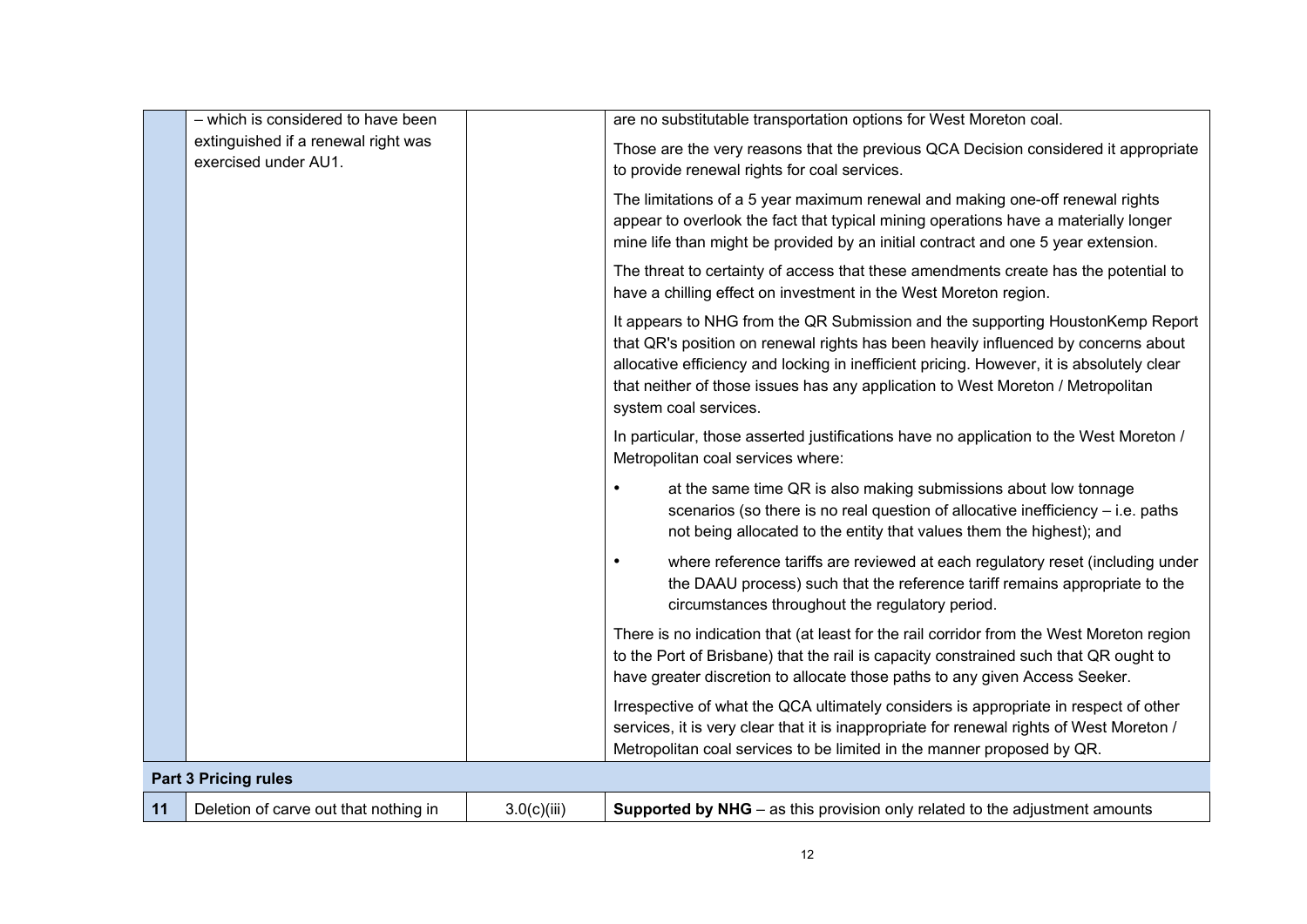|    | this Part 3 will preclude Access<br>Charges, that would otherwise be<br>payable for Reference Train Services<br>or coal carrying Train Services on the<br>West Moreton/Metropolitan Systems<br>from being the subject of an<br>adjustment as referred to in clause<br>7.1 of Schedule D (also deleted and<br>discussed at paragraph 25 below). |                                             | previously relevant to the reference tariffs under AU1.                                                                                                                                                                                                                                                                                                                                                                                                                                                                                                                                                                                                           |
|----|------------------------------------------------------------------------------------------------------------------------------------------------------------------------------------------------------------------------------------------------------------------------------------------------------------------------------------------------|---------------------------------------------|-------------------------------------------------------------------------------------------------------------------------------------------------------------------------------------------------------------------------------------------------------------------------------------------------------------------------------------------------------------------------------------------------------------------------------------------------------------------------------------------------------------------------------------------------------------------------------------------------------------------------------------------------------------------|
| 12 | Amendment to require the QCA to<br>take Transport Service Payments that<br>are made towards the maintenance<br>and operation of the rail transport<br>infrastructure into account in<br>determining a Floor Revenue Limit.                                                                                                                     | 3.2.2                                       | Matter for further QCA consideration - NHG does not feel sufficiently well<br>informed to provide a view as to the impacts on pricing that might result from this<br>proposal. For example, the level of any Transport Service Payments which are made<br>in respect of the West Moreton and Metropolitan systems is not known to NHG (and<br>NHG assumes that other stakeholders have a similar lack of visibility regarding<br>Transport Service Payments on other QR systems).<br>However, as this provision does not apply to West Moreton / Metropolitan coal<br>services, NHG has not provided further submissions on its appropriateness at this<br>stage. |
| 13 | Amendment of the limits on price<br>differentiation to allow QR to adjust its<br>access charge based on the<br>characteristics of the service provided<br>and broader costs and risks.                                                                                                                                                         | 3.3 (and cross<br>references in<br>2.4.2(d) | Not supported by NHG. See section 2.4 of this submission above.                                                                                                                                                                                                                                                                                                                                                                                                                                                                                                                                                                                                   |
|    | <b>Part 4 Operating requirements</b>                                                                                                                                                                                                                                                                                                           |                                             |                                                                                                                                                                                                                                                                                                                                                                                                                                                                                                                                                                                                                                                                   |
| 14 | QR proposes to remove the Operating<br>Requirements Manual under<br>Schedule G in favour of publishing the<br>Operating Requirements Manual on<br>the QR website.                                                                                                                                                                              | 4.3                                         | Not supported by NHG. See section 2.2 of this submission above.                                                                                                                                                                                                                                                                                                                                                                                                                                                                                                                                                                                                   |
|    | <b>Part 5 Reporting</b>                                                                                                                                                                                                                                                                                                                        |                                             |                                                                                                                                                                                                                                                                                                                                                                                                                                                                                                                                                                                                                                                                   |
| 15 | Timing of provision of quarterly                                                                                                                                                                                                                                                                                                               | 5.1                                         | Acceptable to NHG - the quarterly report is important for providing an insight into                                                                                                                                                                                                                                                                                                                                                                                                                                                                                                                                                                               |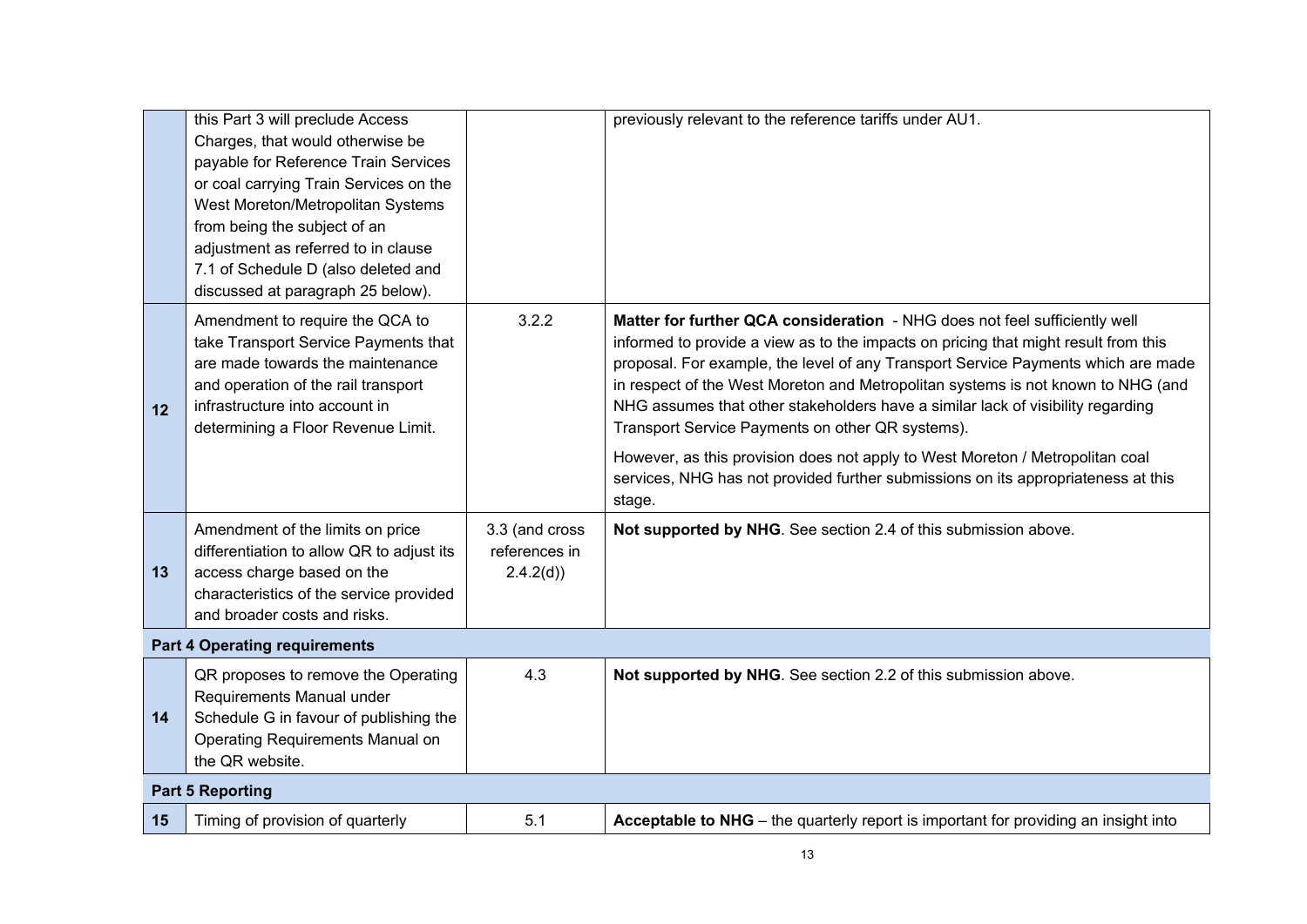|    | network performance reports                                                                                                                                                                                                         |          | network performance, such that NHG considers it is important, but is not concerned<br>with the slight change in timing (provided the QCA would only extend the date in<br>special circumstances).                                                                                                                                                                                                                                                                                                                                                                                                          |
|----|-------------------------------------------------------------------------------------------------------------------------------------------------------------------------------------------------------------------------------------|----------|------------------------------------------------------------------------------------------------------------------------------------------------------------------------------------------------------------------------------------------------------------------------------------------------------------------------------------------------------------------------------------------------------------------------------------------------------------------------------------------------------------------------------------------------------------------------------------------------------------|
|    | Limitation of the Train Service types<br>QR is required to report on to coal,<br>bulk mineral, freight and long distance<br>passenger services, and introduction<br>of 30 minute threshold regarding late<br>state of possessions   | 5.1.2    | Exclusion of reporting on Metropolitan passenger services acceptable to NHG,<br>but suggest further consideration of appropriateness of 30 minute threshold for<br>late possession timing - NHG understands QR's intention is to remove the need to<br>provide these reports in respect of Metropolitan passenger services. NHG<br>acknowledges that that information is not as useful to non-passenger service users<br>and consequently does not object to its removal.                                                                                                                                  |
| 16 |                                                                                                                                                                                                                                     |          | NHG acknowledges that some degree of materiality should reasonably be applied to<br>the start/finish times of planned possessions. Whether 30 minutes is appropriate for<br>all systems is something the QCA should consider further (as it is not clear to NHG<br>on what basis the 30 minutes has been proposed as an acceptable threshold) or how<br>many possessions that are currently reported on would not be reported on at that<br>threshold. In the absence of compelling evidence that a 30 minute threshold is<br>appropriate, NHG submits a shorter 'grace' period might be more appropriate. |
| 17 | Timing of annual network<br>performance report                                                                                                                                                                                      | 5.2.1    | Acceptable to NHG - NHG understands that QR needs this extension due to the<br>need for the Queensland Audit Office to confirm some of the financial components of<br>the report.                                                                                                                                                                                                                                                                                                                                                                                                                          |
| 18 | Insertion of the word 'material' -<br>requiring QR to only provide a<br>commentary on any material<br>differences between actual<br>expenditure and forecast expenditure<br>identified by the information prepared<br>to the clause | 5.2.2(k) | Further clarity preferable - NHG suggest that rather than the reporting threshold<br>being expressed as 'material differences' there should be a more objective and<br>transparent threshold (set both by reference to what the QCA considers a material<br>dollar value and as a percentage of the relevant forecast expenditure category and<br>impact on any applicable reference tariff).                                                                                                                                                                                                              |
|    | Part 6 Administrative provisions                                                                                                                                                                                                    |          |                                                                                                                                                                                                                                                                                                                                                                                                                                                                                                                                                                                                            |
| 19 | Deletion of requirement to treat an<br>Access Seeker as an Access Holder<br>for the purposes of a dispute under<br>clause 7 of Schedule D, clause 2.4 of                                                                            | 6.1.2    | Not supported by NHG - See section 2.7 of this submission above.                                                                                                                                                                                                                                                                                                                                                                                                                                                                                                                                           |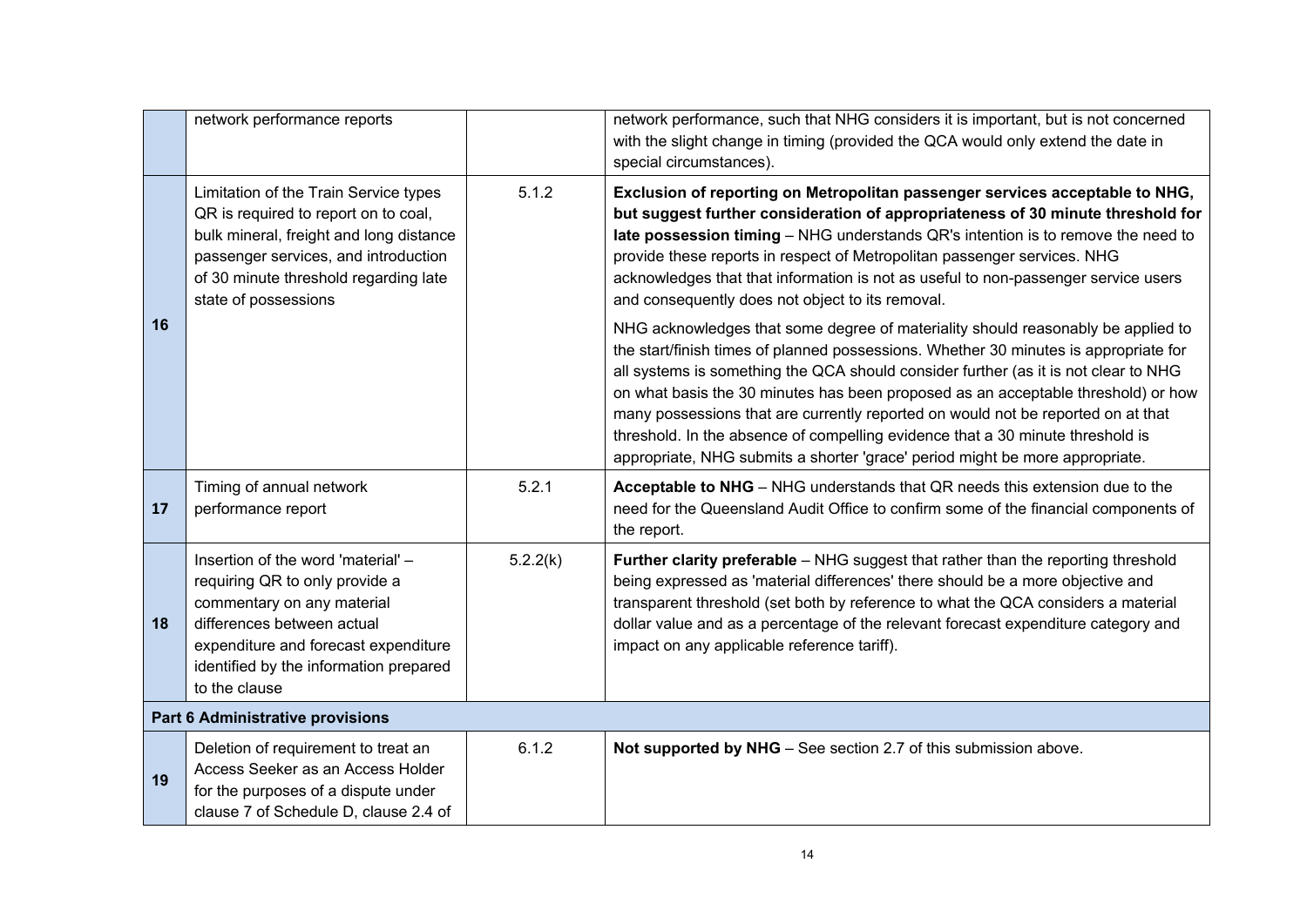|    | Schedule F or clause 1.2.3 of the<br>Undertaking.                                                                                                                                                                                                       |        |                                                                                                                                                                                                                                                                                                                      |
|----|---------------------------------------------------------------------------------------------------------------------------------------------------------------------------------------------------------------------------------------------------------|--------|----------------------------------------------------------------------------------------------------------------------------------------------------------------------------------------------------------------------------------------------------------------------------------------------------------------------|
|    | Requirement for QCA to have regard<br>to the opinion of a safety expert in<br>determining access disputes                                                                                                                                               | 6.1.4  | Not supported by NHG, but could be supported with minor amendments - NHG<br>is comfortable with the QCA being required to engage and have regard to a rail safety<br>expert, but considers:                                                                                                                          |
| 20 |                                                                                                                                                                                                                                                         |        | the QCA needs the ability to appoint its own independent safety expert if QR<br>$\bullet$<br>and the party to the dispute cannot reach agreement on the identity of the<br>expert (as the fact that they remain in dispute suggests there is a real<br>possibility of that being the case); and                      |
|    |                                                                                                                                                                                                                                                         |        | This requirement should only apply where at least one of the parties to the<br>$\bullet$<br>dispute considers there is a relevant safety issue.                                                                                                                                                                      |
| 21 | Deletion of sub-clause (f) which<br>requires a report made under clause<br>5.2.2(i) to include historical<br>information from 1 July 2013 including<br>actual maintenance, changes to the<br>RAB and system volumes.                                    | 6.4(f) | Supported by NHG - NHG acknowledges this report related to the Adjustment<br>Amounts which applied in connection with the reference tariffs under AU1.                                                                                                                                                               |
|    | Part 7 Definitions and interpretation                                                                                                                                                                                                                   |        |                                                                                                                                                                                                                                                                                                                      |
| 22 | Amendment of the definition of<br>Accredited to specify that accredited<br>includes the requirement to be<br>accredited and any conditions<br>applying to that accreditation or<br>exemption) in accordance with Part<br>43 Division 4 of the TRSARNSL. | 7.1    | Not supported by NHG $-$ it is not clear what the purposes of these amendments are.<br>Where the defined term 'Accredited' is used in the body of the undertaking, it does<br>not refer to or make relevant any possible conditions that might apply. Accordingly,<br>NHG suggests these changes should not be made. |
| 23 | New definition: Ad hoc Planned<br>Possession                                                                                                                                                                                                            |        | Not supported by NHG. See section 2.6 of this submission above.                                                                                                                                                                                                                                                      |
| 24 | Allotted time threshold definition<br>changes to include a threshold for<br>long term passenger services                                                                                                                                                |        | Matter for QCA consideration - NHG does not feel sufficiently informed as to<br>whether this is an appropriate allotted time threshold for long distance passenger<br>services (but acknowledges that a threshold is necessary to reflect QR's proposal                                                              |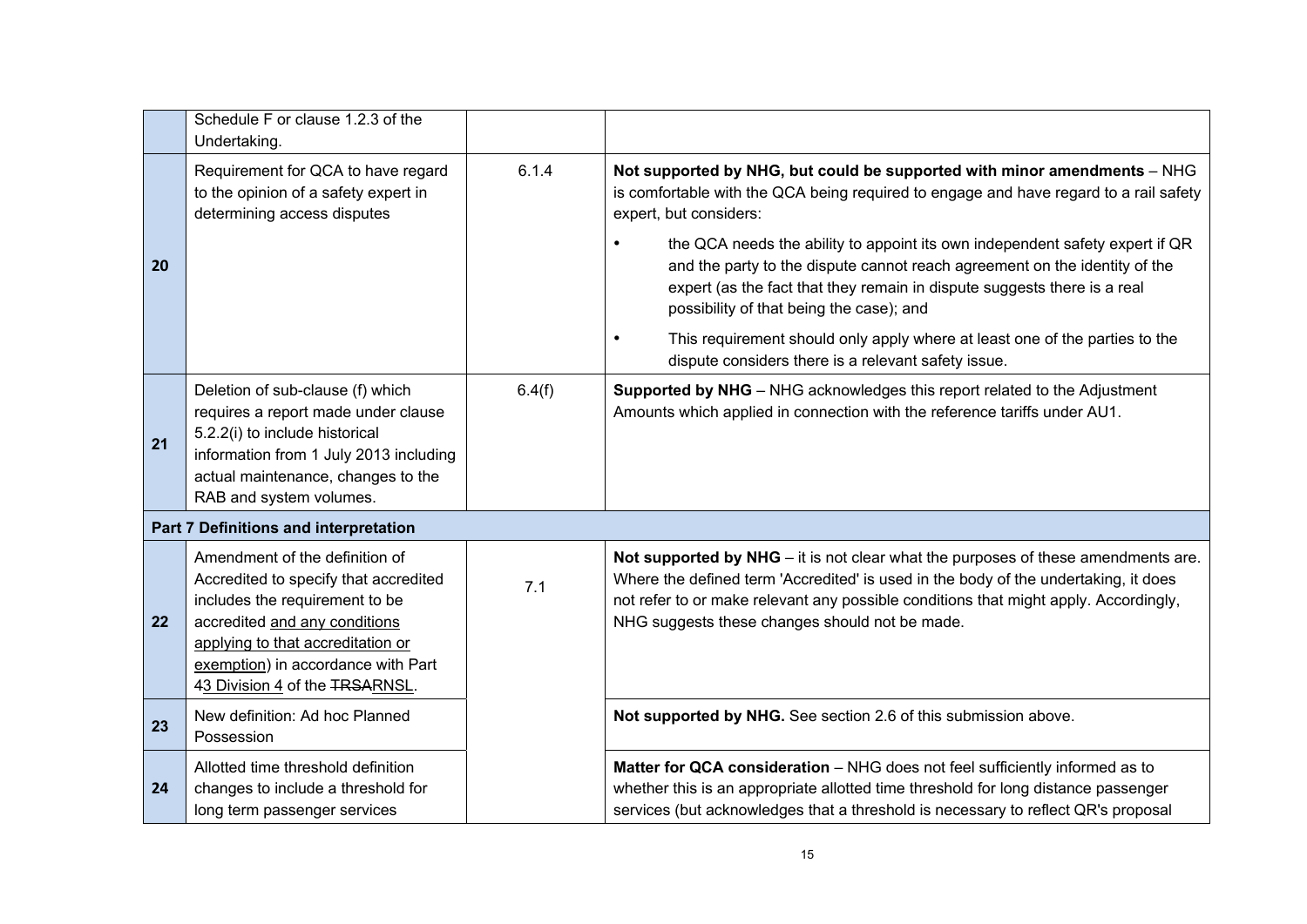|    |                                                                                                                                     | that general passenger services should not affect the on-time reporting and only long<br>distance passenger services should be reported).                                                                                                                  |
|----|-------------------------------------------------------------------------------------------------------------------------------------|------------------------------------------------------------------------------------------------------------------------------------------------------------------------------------------------------------------------------------------------------------|
| 25 | Deletion of Adjustment Amount and<br><b>Adjustment Train Services</b>                                                               | Acceptable to NHG - NHG understands this relates to the previous adjustments<br>which applied during AU1, and which will cease to be relevant during the term of the<br>2020 DAU.                                                                          |
| 26 | Insertion of definition of AU1 (means<br><b>Queensland Rail's Access</b><br>Undertaking approved by the QCA on<br>11 October 2016). | Acceptable to NHG - is an appropriate update so the references remain to the prior<br>undertaking                                                                                                                                                          |
|    | Amendment of the Endorsed Variation<br>Event definition                                                                             | Not supported by NHG. An increase in contracted coal volumes or a change to the<br>QCA levy are both clearly appropriate grounds for an Endorsed Variation Event.                                                                                          |
|    |                                                                                                                                     | Unlike QR, stakeholders have no way of 're-opening' the tariff to make it more<br>appropriate during the regulatory term of an approved access undertaking where<br>circumstances materially change.                                                       |
|    |                                                                                                                                     | Endorsed variation events are important because QR is required to approach the<br>QCA with changes to tariffs in those events.                                                                                                                             |
|    |                                                                                                                                     | Without those grounds being included, Access Holders have no means of reopening<br>the reference tariff for consideration or change.                                                                                                                       |
| 27 |                                                                                                                                     | The QR Submission does not appear to provide any particular reasons for this<br>proposal.                                                                                                                                                                  |
|    |                                                                                                                                     | The evident result of it would be that:                                                                                                                                                                                                                    |
|    |                                                                                                                                     | if contracted volumes grew beyond the forecast volumes used to set the<br>$\bullet$<br>tariffs, QR would be over-recovering (i.e. gaining monopoly profits above the<br>efficient maximum allowable revenue set by the QCA); and                           |
|    |                                                                                                                                     | if the QCA Levy was lower that assumed, QR would again be over-<br>$\bullet$<br>recovering.                                                                                                                                                                |
|    |                                                                                                                                     | Given QR always has the power to bring draft amending access undertakings, or, in<br>certain circumstances to submit a Review Event application to address perceived<br>under-recoveries, removing these types of Endorsed Variation Events will lead to a |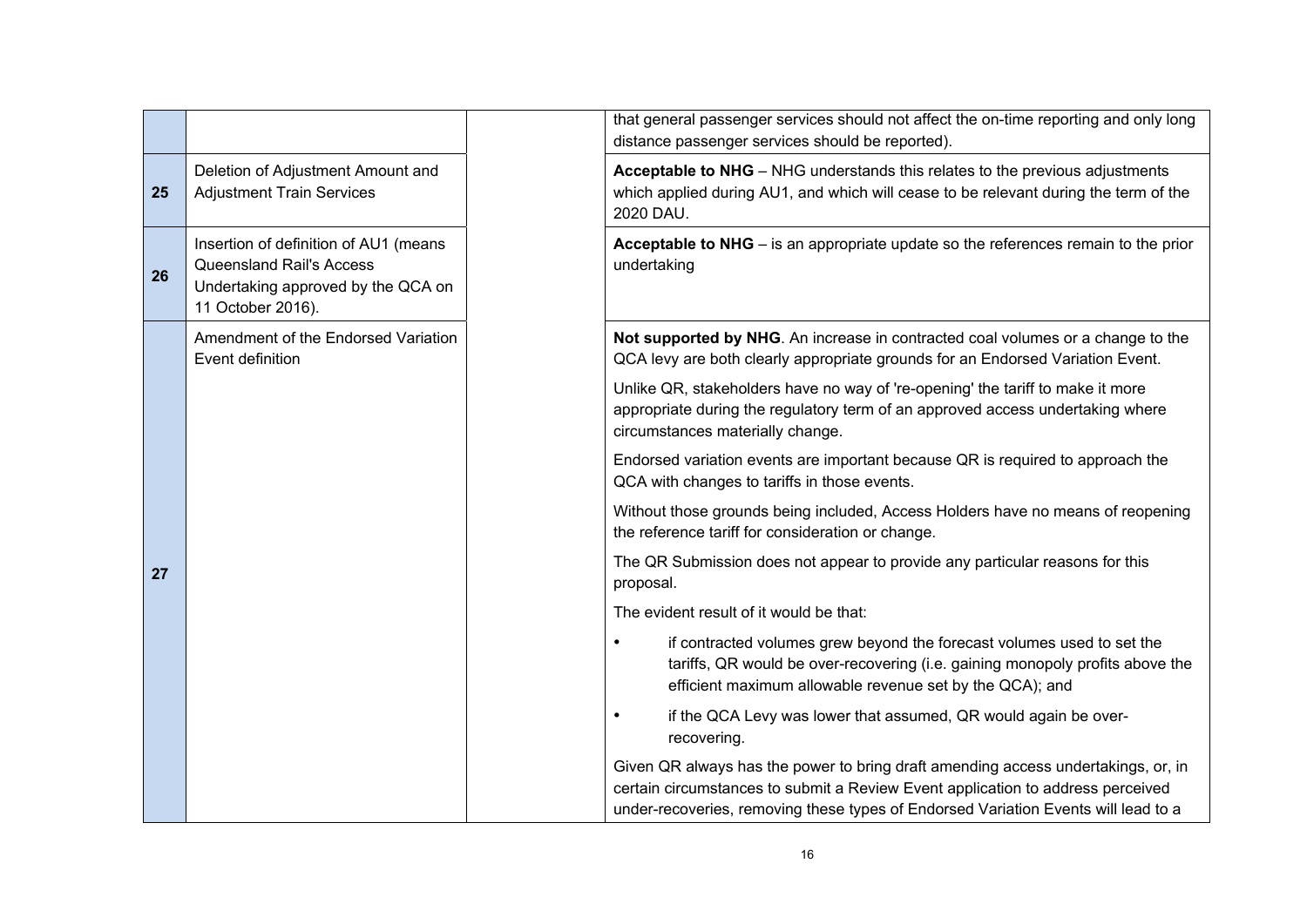|    |                                                                                                                                         | long term bias towards QR over-recovering across the regulatory term.                                                                                                                                                                                                                                                                                                                                                                  |
|----|-----------------------------------------------------------------------------------------------------------------------------------------|----------------------------------------------------------------------------------------------------------------------------------------------------------------------------------------------------------------------------------------------------------------------------------------------------------------------------------------------------------------------------------------------------------------------------------------|
| 28 | Amendment of the definition of<br><b>Operating Requirements Manual</b>                                                                  | Not supported by NHG. See section 2.2 of this submission above.                                                                                                                                                                                                                                                                                                                                                                        |
| 29 | New definition: Special Events                                                                                                          | Not supported by NHG. There are no circumstances in which a 'Special Event' (as<br>defined here) would be sufficient reason to restrict access to the network that could<br>not already be contemplated in the MTP - such that it is not appropriate to exist as an<br>excuse to make variations from the MTPs.                                                                                                                        |
|    |                                                                                                                                         | In particular, all of the events listed (except, on a very generous reading, perhaps<br>events in the category of item (j)) are planned sufficiently in advance (or occur<br>annually) such that QR would have abundant time to account for these events in the<br>MTP without needing the right to make variations to the MTP that adversely impact<br>on scheduling of coal services.                                                |
|    |                                                                                                                                         | Given the annual nature of the specific events listed in the definition, NHG cannot see<br>how it is appropriate to allow disruptions to scheduling on only 2 business days'<br>notice (without any consultation) – which is what QR has proposed.                                                                                                                                                                                     |
|    |                                                                                                                                         | In addition, parts of the definition (particularly paragraphs (i) - Major sporting events<br>and (j) other events notified by DTMR as requiring additional passenger services) are<br>very wide and could create very significant disruptions at late notice.                                                                                                                                                                          |
| 30 | Amendment to the WACC                                                                                                                   | Not supported by NHG. NHG considers that 7.47% per annum nominal post-tax is a<br>clearly inappropriate WACC, based on a flawed consideration of various parts of the<br>WACC parameters. Please see the detailed submissions on the appropriate WACC<br>and approach to reference tariffs in Volume 1, section 8 of this submission.                                                                                                  |
| 31 | Amendment of the definition of<br>Terminating Date to mean the earlier<br>of:<br>(a) 30 June 2025;<br>(b) in respect of any part of the | <b>Further clarification preferable</b> $-$ given that it is evident from the declaration review<br>as it relates to QR's access services that stakeholders have raised arguments about<br>the access criteria applying differently to different parts of QR's network, it needs to<br>be absolutely clear that the undertaking would continue to apply to those parts of the<br>service that remain declared following such a review. |
|    | service to which this Undertaking<br>relates, the date on which that part of<br>the service ceases to be a declared                     | NHG suggests the following wording is added to the end of paragraph (b) to provide<br>certainty to all stakeholders about that outcome: (with this Undertaking continuing as<br>it relates to those parts of the service which remain a declared service for the                                                                                                                                                                       |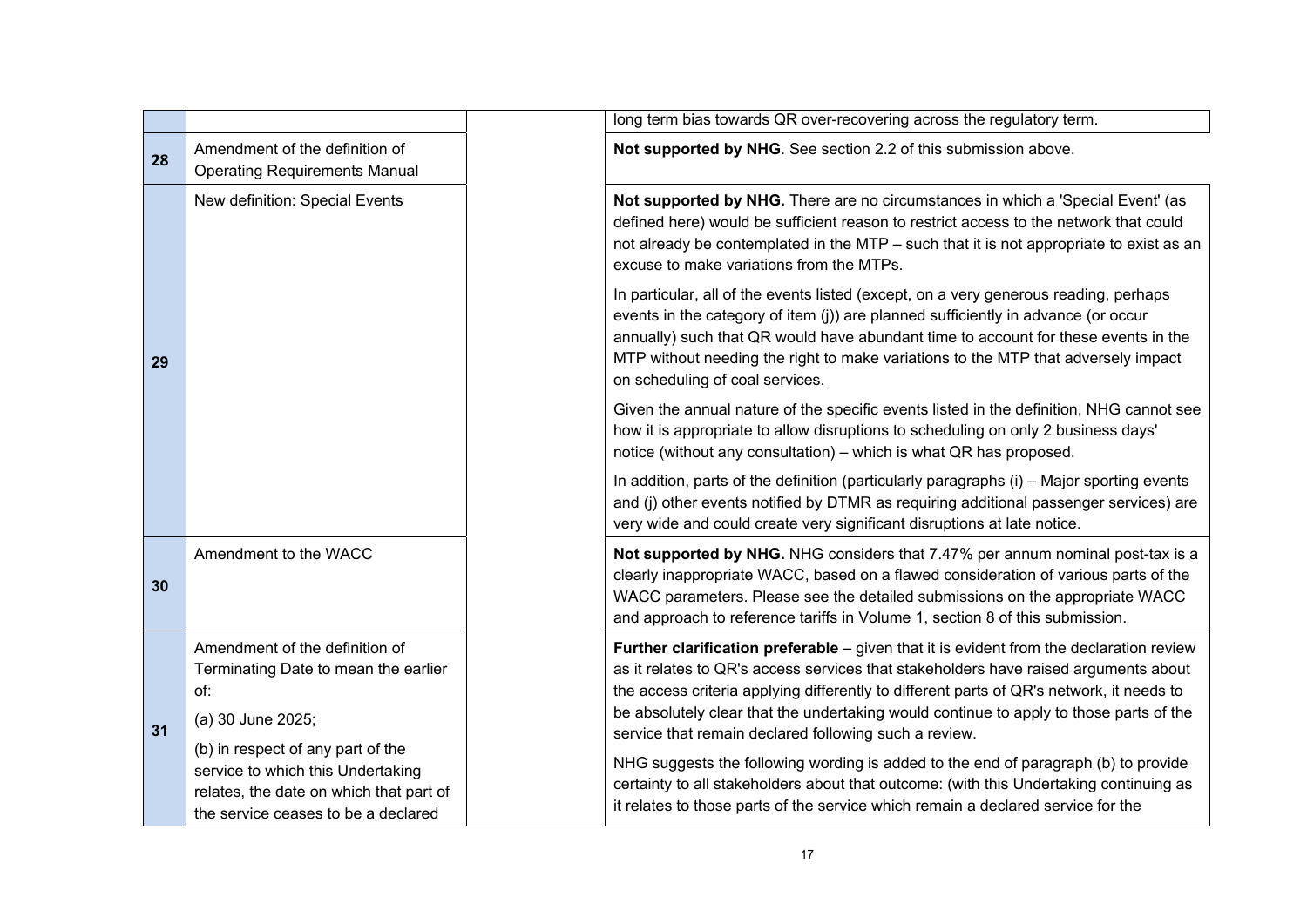|    | service for the purposes of Part 5 of<br>the QCA Act; and<br>(c) the date on which this Undertaking<br>is withdrawn in accordance with the<br>QCA Act.                 |                     | purposes of Part 5 of the QCA Act), or that similar amendments are made to clause<br>1.1 of the 2020 DAU to make this clear.                                                                                                                                                                                  |
|----|------------------------------------------------------------------------------------------------------------------------------------------------------------------------|---------------------|---------------------------------------------------------------------------------------------------------------------------------------------------------------------------------------------------------------------------------------------------------------------------------------------------------------|
|    | <b>Schedule B</b>                                                                                                                                                      |                     |                                                                                                                                                                                                                                                                                                               |
| 32 | Correction of a typographical error at<br>clause 7(b) of Schedule B Access<br>Application information requirements.<br>'Identify' to 'identity'.                       | Sch B $7(b)$        | Acceptable to NHG - appropriate correction                                                                                                                                                                                                                                                                    |
|    | <b>Schedule D Reference Tariffs</b>                                                                                                                                    |                     |                                                                                                                                                                                                                                                                                                               |
| 33 | Deletion of references to Ebenezer                                                                                                                                     | $2.2(a)$ , $3.1(e)$ | Supported by NHG - NHG agrees that with the Ebenezer mine shut it is not<br>necessary for it to continue to be listed as a nominated loading facility and for there to<br>be a reference tariff for it.                                                                                                       |
| 34 | West Moreton and Metropolitan<br>system coal reference tariffs                                                                                                         |                     | Not supported by NHG. NHG considers that the proposed tariffs are inappropriate<br>and reflect a flawed application of the building blocks methodology. Please see the<br>detailed submissions on the appropriate WACC and approach to reference tariffs in<br>Volume 1, sections 5 to 11 of this submission. |
| 35 | Removing the reference to<br>Metropolitan path constraints and<br>altering the reference to West<br>Moreton System path constraints to<br>97 weekly return train paths | 3.1(f)              | Not supported by NHG. QR has not provided any evidence to indicate that these<br>path constraints have been lifted in practice. Please see detailed submissions on this<br>issue in Volume 1, section 7.                                                                                                      |
| 36 | Deletion of the Notional Reference<br><b>Tariff</b>                                                                                                                    | 3.2                 | Supported by NHG. Deletion is acknowledged to be part of removing the references<br>to the previous Adjustment Amounts applied to reference tariff services in AU1.                                                                                                                                           |
| 37 | Amendment of First Escalation Date<br>to mean 1 July 20172021                                                                                                          | 3.3                 | Supported by NHG. This appropriately reflects that the first date on which the<br>Reference Tariff escalates is 1 July 2021 (and annually on the Escalation Date -<br>being the 1 July of each year - thereafter).                                                                                            |
| 38 | Deletion of Adjustment Amounts                                                                                                                                         | 7                   | <b>Acceptable to NHG</b> – NHG understands this relates to the previous adjustments                                                                                                                                                                                                                           |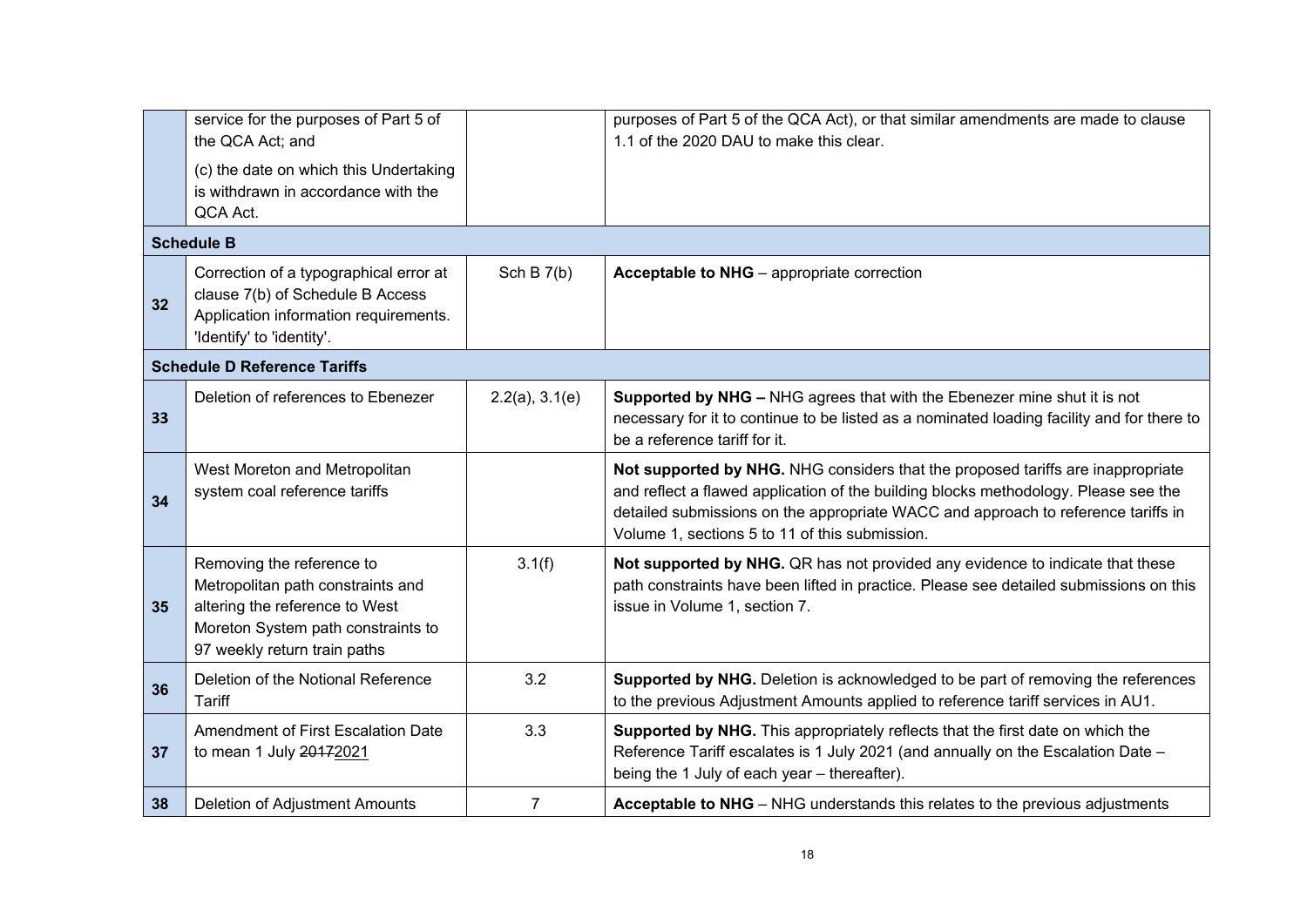|    |                                                                                                                                                                                                                                                                               |                                   | which applied during AU1, and which will cease to be relevant during the term of the<br>2020 DAU.                                                                                                                                                                            |
|----|-------------------------------------------------------------------------------------------------------------------------------------------------------------------------------------------------------------------------------------------------------------------------------|-----------------------------------|------------------------------------------------------------------------------------------------------------------------------------------------------------------------------------------------------------------------------------------------------------------------------|
|    | <b>Schedule E Maintaining the Regulatory Asset Base</b>                                                                                                                                                                                                                       |                                   |                                                                                                                                                                                                                                                                              |
| 39 | Change of timeframe for requirement<br>to provide the QCA with details for<br>capital expenditure to be considered<br>as part of the RAB (from within four<br>months to within six months)                                                                                    | 1.3(a)                            | Acceptable to NHG - NHG understands from QR this timing extension is required as<br>a result of the Queensland Audit Office timing. Assuming that is true, NHG is happy<br>to accept this change as appropriate.                                                             |
| 40 | Insertion of a requirement for the QCA<br>to give a statement of reasons about<br>its calculation etc. of the Regulatory<br><b>Asset Base</b>                                                                                                                                 | 1.5                               | Not accepted. See section 2.3 of this submission above.                                                                                                                                                                                                                      |
| 41 | Limitation of factors to be considered<br>by the QCA by insertion of the words<br>'where relevant' and insertion of a<br>provision that allows QR to produce<br>(effectively) alternative information if<br>the information being requested by<br>the QCA is 'not available'. | $3.2(e)$ , $4.2(c)$ and<br>5.3(c) | Not accepted. See section 2.3 of this submission above.                                                                                                                                                                                                                      |
|    | <b>Schedule F Network Management Principles</b>                                                                                                                                                                                                                               |                                   |                                                                                                                                                                                                                                                                              |
|    | Amendments throughout to include                                                                                                                                                                                                                                              | Various                           | Not supported by NHG.                                                                                                                                                                                                                                                        |
| 42 | and account for the proposed addition<br>of Ad Hoc Planned Possessions                                                                                                                                                                                                        |                                   | See section 2.6 of this submission above in relation to the introduction of Ad Hoc<br><b>Planned Possessions.</b>                                                                                                                                                            |
| 43 | Amendment to allow varying the MTP<br>for Special Events on 2 business<br>days' notice                                                                                                                                                                                        | Sch F 2.2                         | Not supported by NHG. see the reasons above at item 29 of this Table.                                                                                                                                                                                                        |
| 44 | Deletion of the ability for Access<br>Holders to disputes variations to the<br><b>MTP</b>                                                                                                                                                                                     | 2.4                               | Not supported by NHG - NHG considers that without a dispute provision of this<br>nature it would be possible for QR to proceed with possessions that are contrary to<br>the Schedule F NMP and significant cost and disruption to stakeholders and their<br>logistics chain. |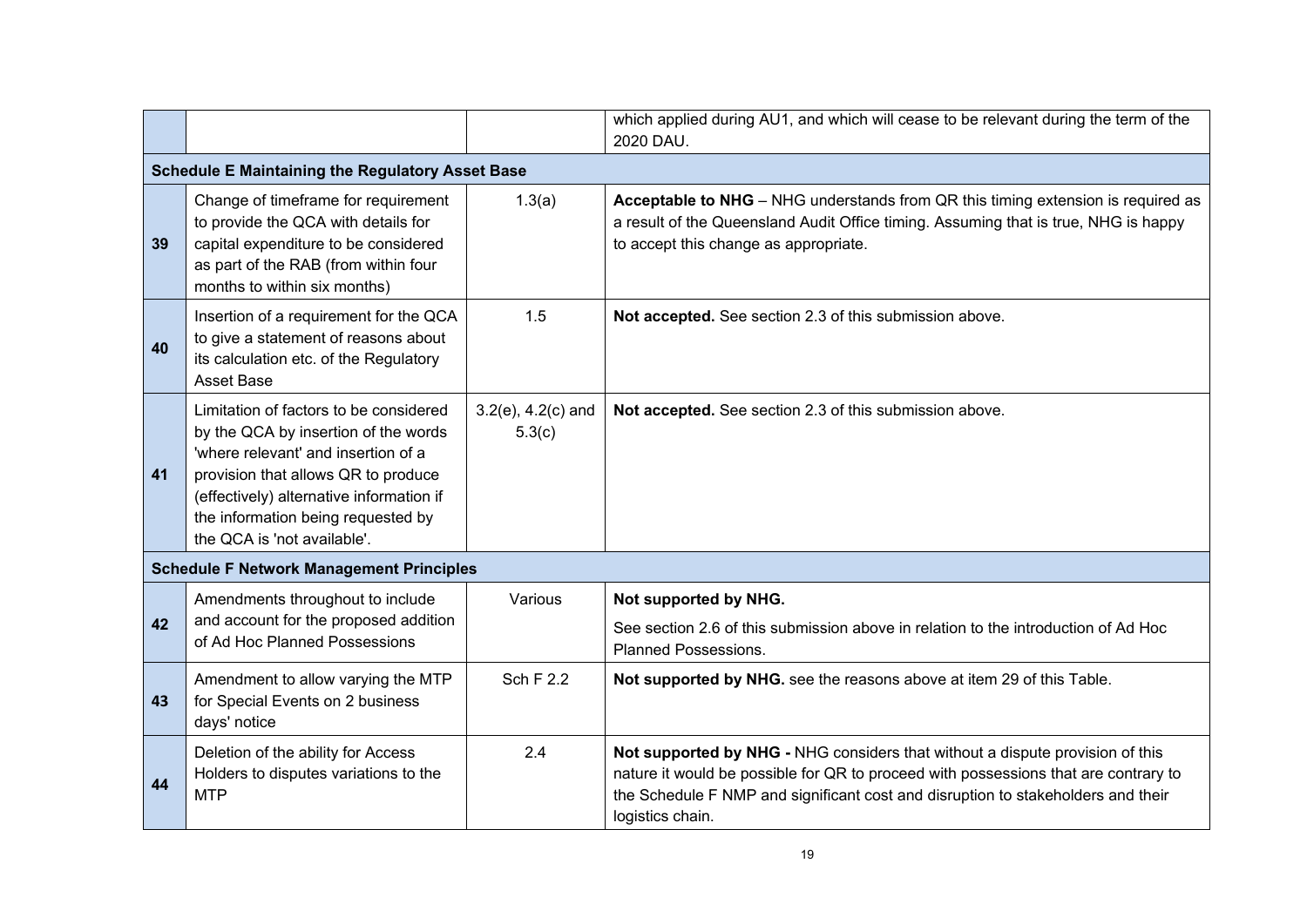|    |                                                                                                                                                                                                                                                                                                                                          |         | NHG understands from QR that part of the concern relates to the fact that a dispute<br>can be raised just prior to a possession taking place. NHG would be willing to resolve<br>that issue by the access undertaking being amended so that in order for the<br>possession to not take effect due to a dispute, the dispute would need to be raised<br>within a minimum period out from the proposed planned possession (provided that<br>QR had given sufficient notice for that to be possible). |  |  |  |  |  |
|----|------------------------------------------------------------------------------------------------------------------------------------------------------------------------------------------------------------------------------------------------------------------------------------------------------------------------------------------|---------|----------------------------------------------------------------------------------------------------------------------------------------------------------------------------------------------------------------------------------------------------------------------------------------------------------------------------------------------------------------------------------------------------------------------------------------------------------------------------------------------------|--|--|--|--|--|
|    | <b>Schedule G Operating Requirements Manual</b>                                                                                                                                                                                                                                                                                          |         |                                                                                                                                                                                                                                                                                                                                                                                                                                                                                                    |  |  |  |  |  |
| 45 | Schedule with ORM deleted.                                                                                                                                                                                                                                                                                                               |         | Not supported by NHG. See section 2.2 of this submission above.                                                                                                                                                                                                                                                                                                                                                                                                                                    |  |  |  |  |  |
|    | <b>Schedule H Standard Access Agreement</b>                                                                                                                                                                                                                                                                                              |         |                                                                                                                                                                                                                                                                                                                                                                                                                                                                                                    |  |  |  |  |  |
| 46 | <b>Standard Access Agreement</b><br>amendments                                                                                                                                                                                                                                                                                           | Various | Various - See section 3 of this submission below.                                                                                                                                                                                                                                                                                                                                                                                                                                                  |  |  |  |  |  |
|    | Remaining non-contentious amendments throughout                                                                                                                                                                                                                                                                                          |         |                                                                                                                                                                                                                                                                                                                                                                                                                                                                                                    |  |  |  |  |  |
| 47 | Change of description for each<br>network to 'System' (e.g. West<br>Moreton Network System).                                                                                                                                                                                                                                             | Various | Acceptable to NHG - is a non-substantive change in terminology.                                                                                                                                                                                                                                                                                                                                                                                                                                    |  |  |  |  |  |
| 48 | Insertion of definition of RNSL (being<br>the Rail Safety National Law<br>(Queensland) as defined in the Rail<br>Safety National Law (Queensland) Act<br>2017 (Qld)) to replace all references<br>to TRSA (being the now repealed<br>Transport (Rail Safety) Act 2010<br>(Qld)). Replacement of TRSA with<br>RNSL consistent throughout. | Various | Acceptable to NHG - reflects a change in the relevant laws.                                                                                                                                                                                                                                                                                                                                                                                                                                        |  |  |  |  |  |
| 49 | References to the 2008 Undertaking<br>are replaced with AU1.                                                                                                                                                                                                                                                                             | Various | Acceptable to NHG - is an appropriate update so the references remain to the prior<br>undertaking.                                                                                                                                                                                                                                                                                                                                                                                                 |  |  |  |  |  |
| 50 | Various updates of clause cross-<br>references                                                                                                                                                                                                                                                                                           | Various | Acceptable to NHG - other than where related amendments to which such cross-<br>reference charges are consequential are not supported.                                                                                                                                                                                                                                                                                                                                                             |  |  |  |  |  |
| 51 | Various updates of relevant                                                                                                                                                                                                                                                                                                              | Various | Acceptable to NHG - appropriate updating.                                                                                                                                                                                                                                                                                                                                                                                                                                                          |  |  |  |  |  |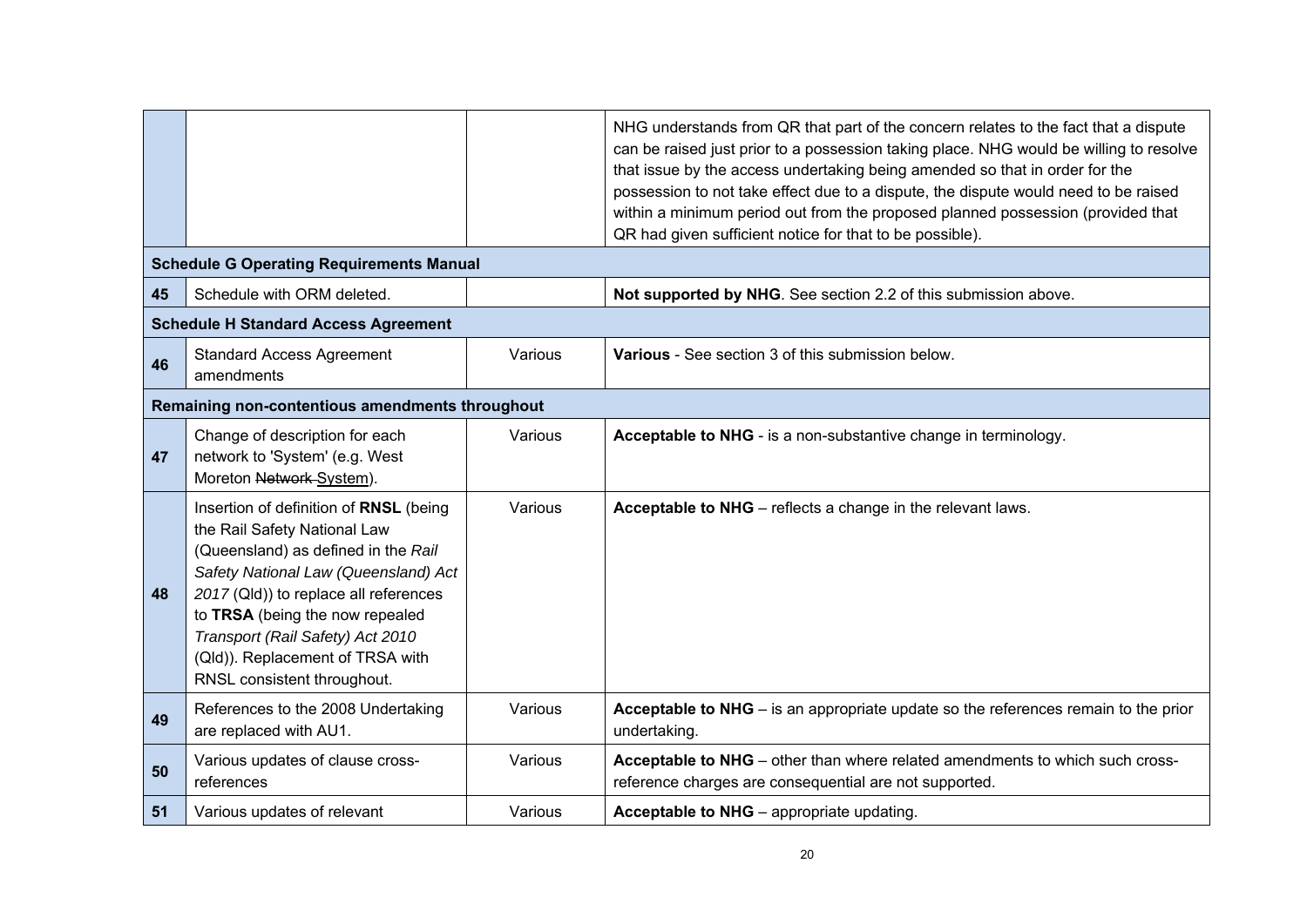| . המפר<br>ົດ 4<br>ົົາ16-                       |  |
|------------------------------------------------|--|
| timetrames<br>īΟ<br>ZUZU<br>--<br>.<br>$\cdot$ |  |
|                                                |  |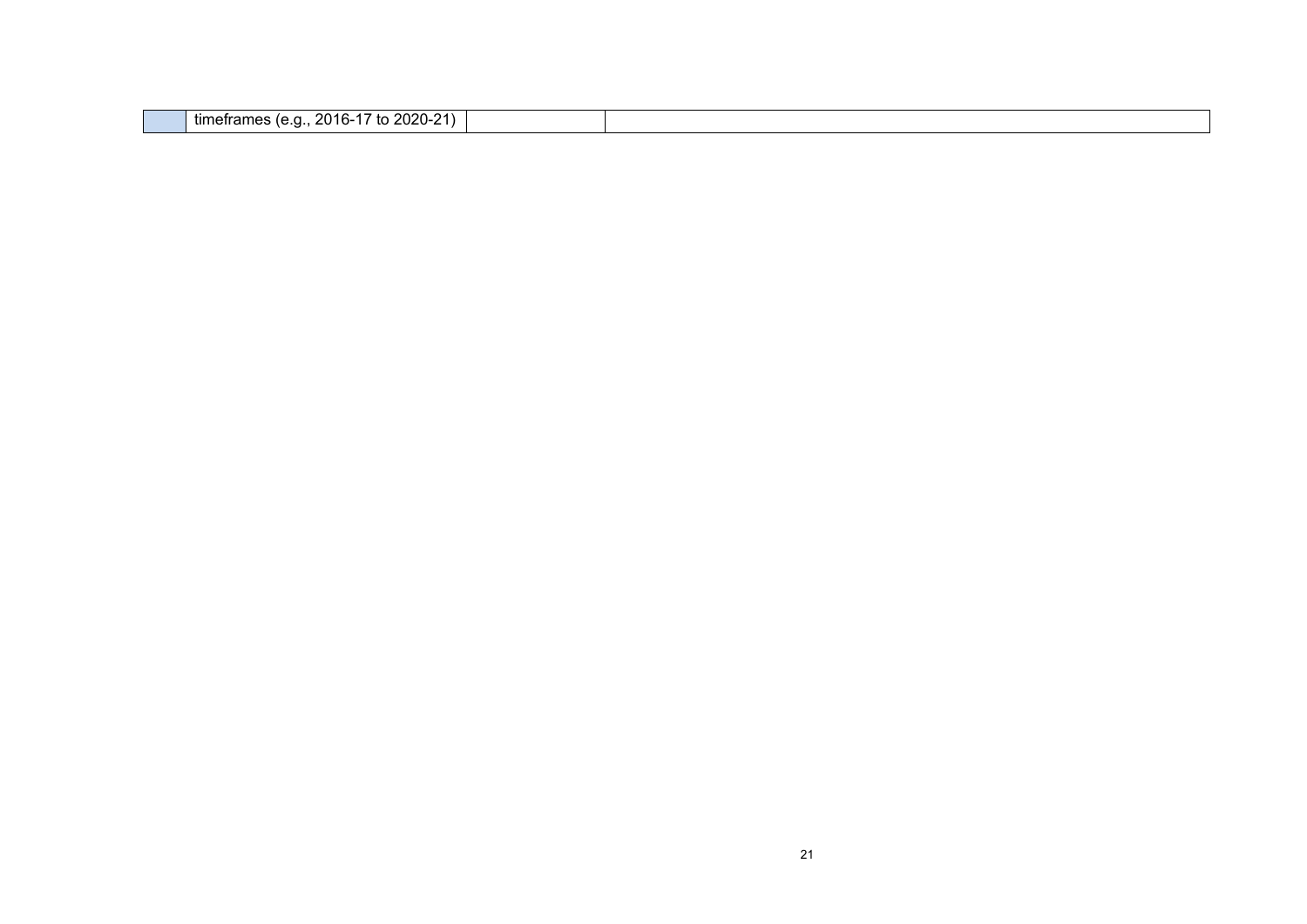# **2.9 Operational Route Manual**

While not part of QR's proposed amendments, during the term of AU1, NHG has become aware of an issue with the Reference Train Service Description in Schedule D of AU1 which it would be appropriate to rectify.

The Reference Train Service description in Schedule D clause 2.1(c)(iii) refers to a maximum axle load with loading in excess of that maximum being 'dealt with in accordance with the relevant load variation table' as published by QR.

This is an important aspect of access to the network, as it imposes speed restrictions and other consequences based on that load variation table, and thereby impacts on throughput of the network and capacity. That is, it is a critical part of defining the parameters of the service that the reference tariffs are payment for.

Yet following enquiries of QR it has become evident that there is no separate document published for the purposes of the Reference Train Service, and that the load variation table has been replaced by Infrastructure Based Overload Limits – Western System Coal trains as listed currently in section 2.7.2 of Module 2 of the Operational Route Manual – which itself is not in any way referenced in the undertaking, transparent or regulated, and thereby beyond regulatory oversight.

As a result, the current arrangements create the position that the Operational Route Manual (including the load variation table) can easily be unilaterally changed by QR without any obligation on QR to undertake consultation or seek consent – and without any changes to the cost or risk profile for QR resulting from those variations being reflected in the applicable reference tariffs.

That evidently erodes certainty which access seekers and holders should have in relation to the level of access rights that QR is obliged to provide. This is contrary to public interest and the interest of the access holders and seekers in an efficient and competitive network.

NHG submits that, given the critical impact that infrastructure based overload limits have, the information currently contained in the Operational Route Manual should either be incorporated directly into the undertaking's train service description in Schedule D or included in the ORM (provided the QCA accepts NHG's submission that the ORM itself should continue to be part of the access undertaking.

#### **2.10 Impact of Cross River Rail**

The Queensland Government is promoting Cross River Rail, a tunnel project to increase the capacity across the Brisbane River for passenger trains. NHG considers this is highly relevant as part of the DAU2 process given that Cross River Rail is anticipated to be operational by 2024 (within the next regulatory period) and given the impact both the construction and operation of Cross River Rail will have on West Moreton coal services that utilise the Metropolitan system.

During construction, significant track closures are expected to impact coal train services to the Port of Brisbane. There are two possible consequences of the impact on coal train services to the Port of Brisbane. First, that there are not enough coal paths left around the closures to meet shipping contracts. Second, if the paths are clustered together around the closures, there may not be enough rolling stock to meet shipping contracts in the shorter operating window.

Additionally, once the Cross River Rail development is operational, disruptions to coal train services will become entrenched (even where the disruptions become consistent with planned services) and will continue to affect West Moreton coal train services in the long term.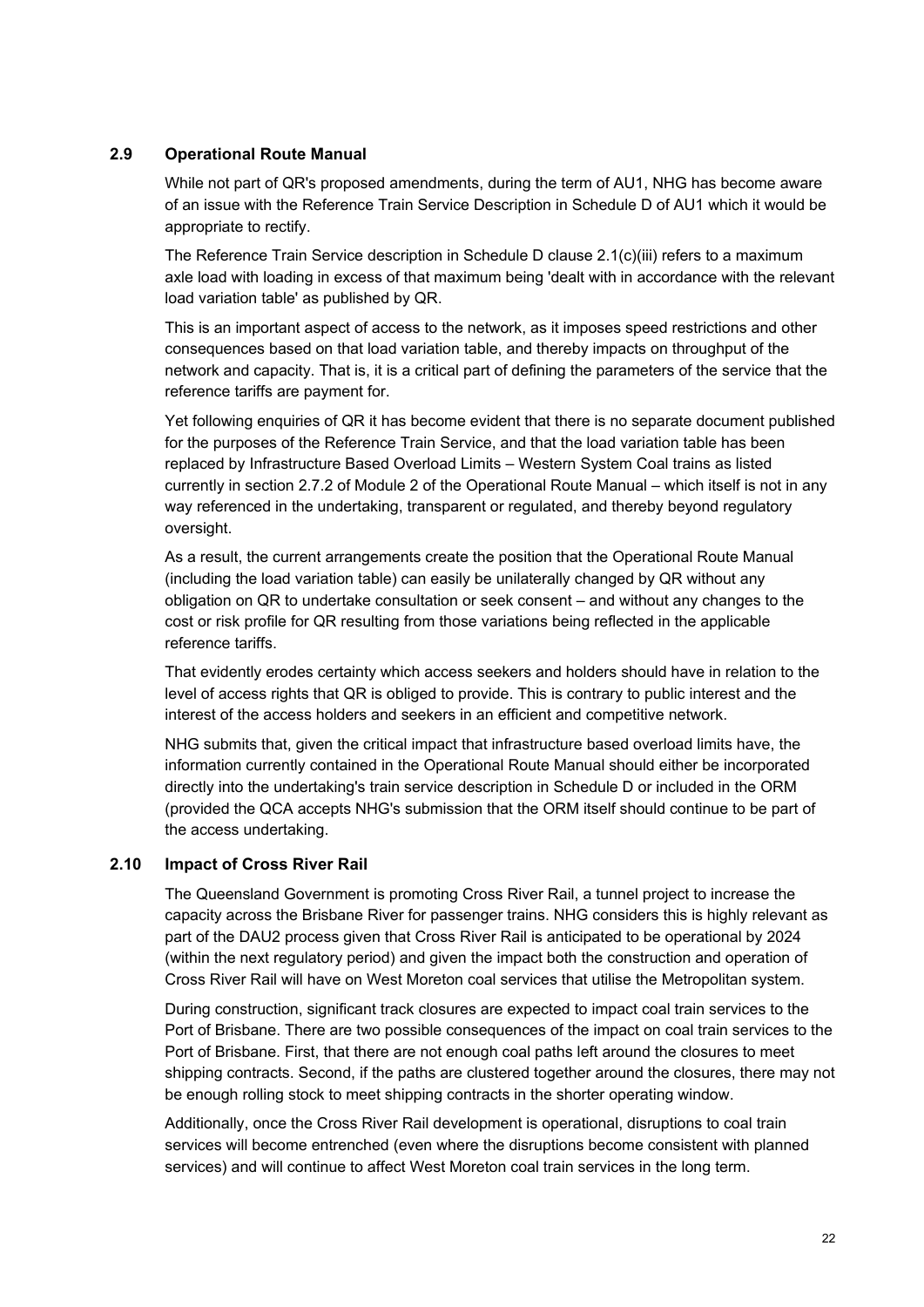While we acknowledge this may be an unintended outcome of the project, the paths available to coal trains will be of lower value. There will be a lesser proportion of continuous paths from the Western System, down the Toowoomba Range and through the Metropolitan system. In fact, the Toowoomba Range will have a lower capacity in that period instead of 113 return paths per week, being likely to be a lower figure because of the construction closures.

Consequently, NHG considers the appropriate means of mitigating the impact of the Cross River Rail on West Moreton coal train services both during construction and operation is to include a material change in system capacity as a new Review Event in Part 7 of DAU2.

The new Review Event would be arise due to a material change in the coal train paths available to West Moreton coal train services and would ensure the flexibility to vary the reference tariff to align with the variations in track closures at different stages of the Cross River Rail project, including in respect of the usability of train paths and discounting of the value of paths that necessarily are clustered around closures.

# **3 Standard Access Agreement**

#### **3.1 Overview**

A robust SAA is essential to ensuring that access rights and the process for contracting those rights is sufficiently certain to promote an efficient and competitive system.

As noted by the QCA in previous decisions, the SAA facilitates the timely development of access agreements by providing ' a safe harbour' access agreement which the parties can adopt without the need for further negotiation, or which parties can use as a guide when negotiating alternative terms of access.

NHG commends the approach adopted by QR of making minimal amendments to the SAA given the rigorous and recent review conducted as part of AU1. There are however, four classes of amendments proposed by QR in relation to the SAA which are of concern to NHG, each of which are addressed in the submissions below:

- (a) the removal of 'good faith' obligations;
- (b) amendment to clause 1.3 productivity and efficiency variations;
- (c) increase in security; and
- (d) amendment to limitation on liability for performance levels.

NHG accepts the other amendments made by Queensland Rail.

#### **3.2 Good faith**

NHG acknowledges QR's concerns regarding the potentially ambiguous nature of the phrase "in good faith", however, considers that the most appropriate course of action is not removal but rather the insertion of a definition.

There are numerous judicial decisions about the meaning of a duty of good faith, and there are significant points of consistency among those decisions. Consequently, NHG doubts that where there is an express duty of good faith there is that much uncertainty.

NHG suggests that the references to good faith be retained and that the appropriate way to resolve any uncertainty that QR is concerned about is to include a definition like the following (which provides a summary of the principles outlined in those previous judicial decisions):

*Good Faith means, in respect of the actions of a party:* 

*(a) acting honestly, reasonably and fairly;*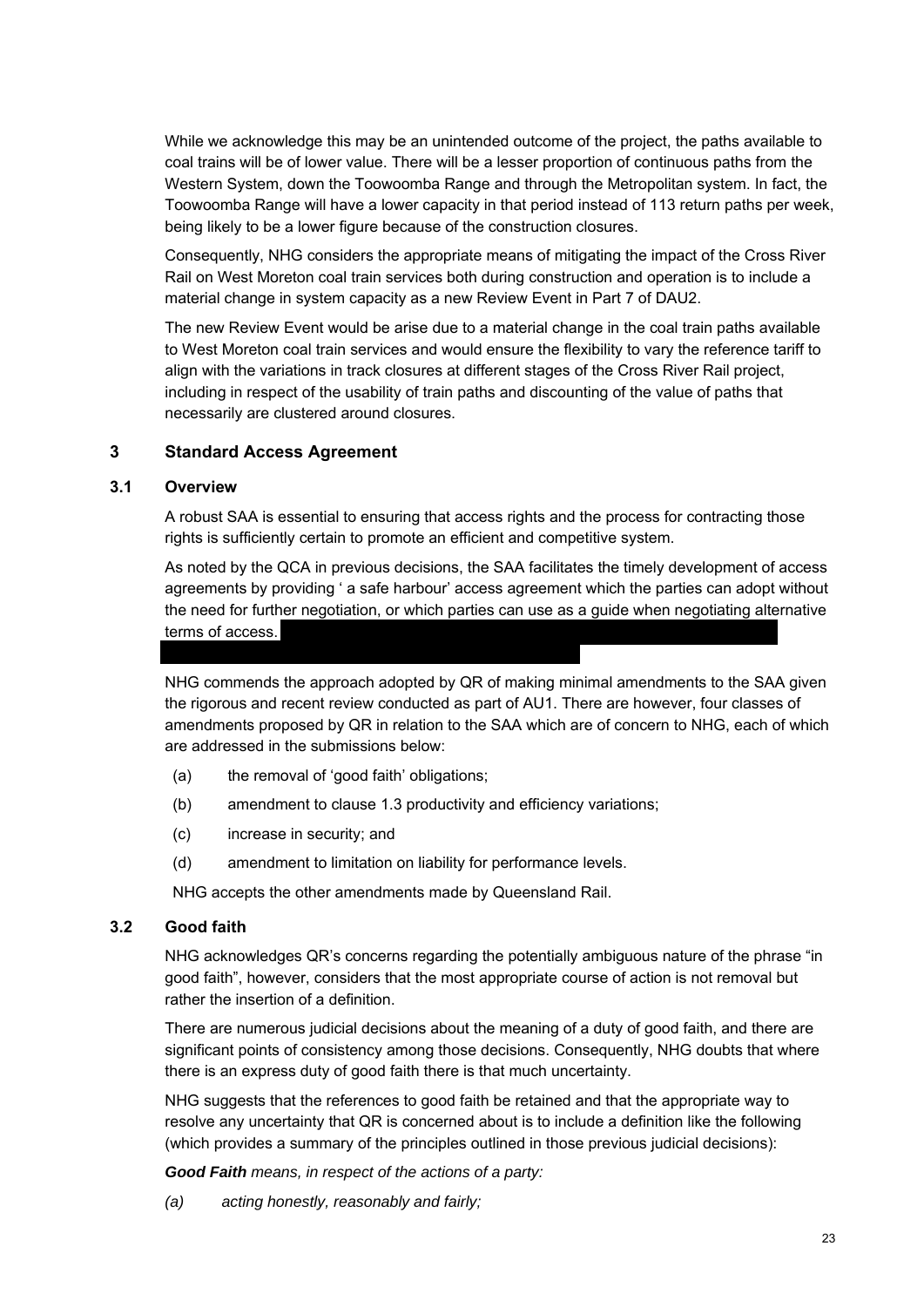- *(b) acting cooperatively so as to achieve the purposes of this Agreement;*
- *(c) not acting dishonestly, capriciously, arbitrarily or for a purpose ulterior to this Agreement;*
- *(d) not acting so as to deprive the other party of the intended benefits of this Agreement; and*
- *(e) acting having had regard to the interests of the other party, while not being required to prefer the other party's interests to their own legitimate commercial interests.*

The obligation of good faith is a key plank to ensuring that QR decision-making is neither frivolous nor opaque nor perceived to be those things and is critical to ensuring that access holders have certainty as to the relevant level of access rights that QR is required to provide.

# **3.3 Productivity and Efficiency Variations (Clause 1.3)**

QR states in the DAU2 Explanatory Document that the amendments to clause 1.3 are to promote certainty.

However, NHG considers that the amendments proposed by QR will have the effect of potentially limiting the number of potential productivity and efficiency variations, including where the initial efficiency gain is specific to one aspect of the system and may not promote whole of supply chain efficiencies immediately.

This is a critical issue, as:

- (a) it is well understood that one of the economic incentives that monopolists lack compared to suppliers in a competitive market, is the incentive to innovate; and
- (b) the high coal supply chain costs for the West Moreton coal supply chain, requires innovation and productivity improvements to remain viable – with the existing users and haulage providers having made sustained efforts to find ways to produce greater efficiencies, but being dependent on QR's co-operation to implement the vast majority of supply chain efficiency improvements.

This clause was included in the SAA during the AU1 process to encourage productivity improvements and infrastructure investments that rely upon QR's infrastructure, promoting the effective and efficient utilization of Queensland Rail's below rail service, as well as promoting upstream and downstream competition and as such a narrowing of potential variations does not support the intent of the clause. It is highly inconsistent with the objective of Part 5 of the QCA Act, for a clause with such a clear purpose to be removed (particularly having been considered by the QCA to be appropriate just over 2 years ago).

NHG is also concerned that QR's amendments would introduce further ambiguity by the inclusion of the 'having regard to factors including' wording, such that QR can have regard to other undefined factors in its consideration.

QR has also removed the requirement to negotiate the variations in good faith. NHG considers that in order to realise potential productivity and efficiency improvements it is critical that good faith negotiations are undertaken by QR. This has a twofold benefit of both providing assurance to the access holder that QR has undertaken a bona fide consideration of the proposed variation and providing a platform where any misunderstanding of the proposed variation can be addressed. As noted above, NHG considers that any perceived uncertainty can be resolved or mitigated by providing a definition of good faith in the SAA (discussed at section 3.2 above).

#### **3.4 Increase in Security**

QR has sought to increase the security amount from an amount equal to 12 weeks' access charges to 'at least 6 months' access charges'.

NHG opposes this amendment on the basis that: